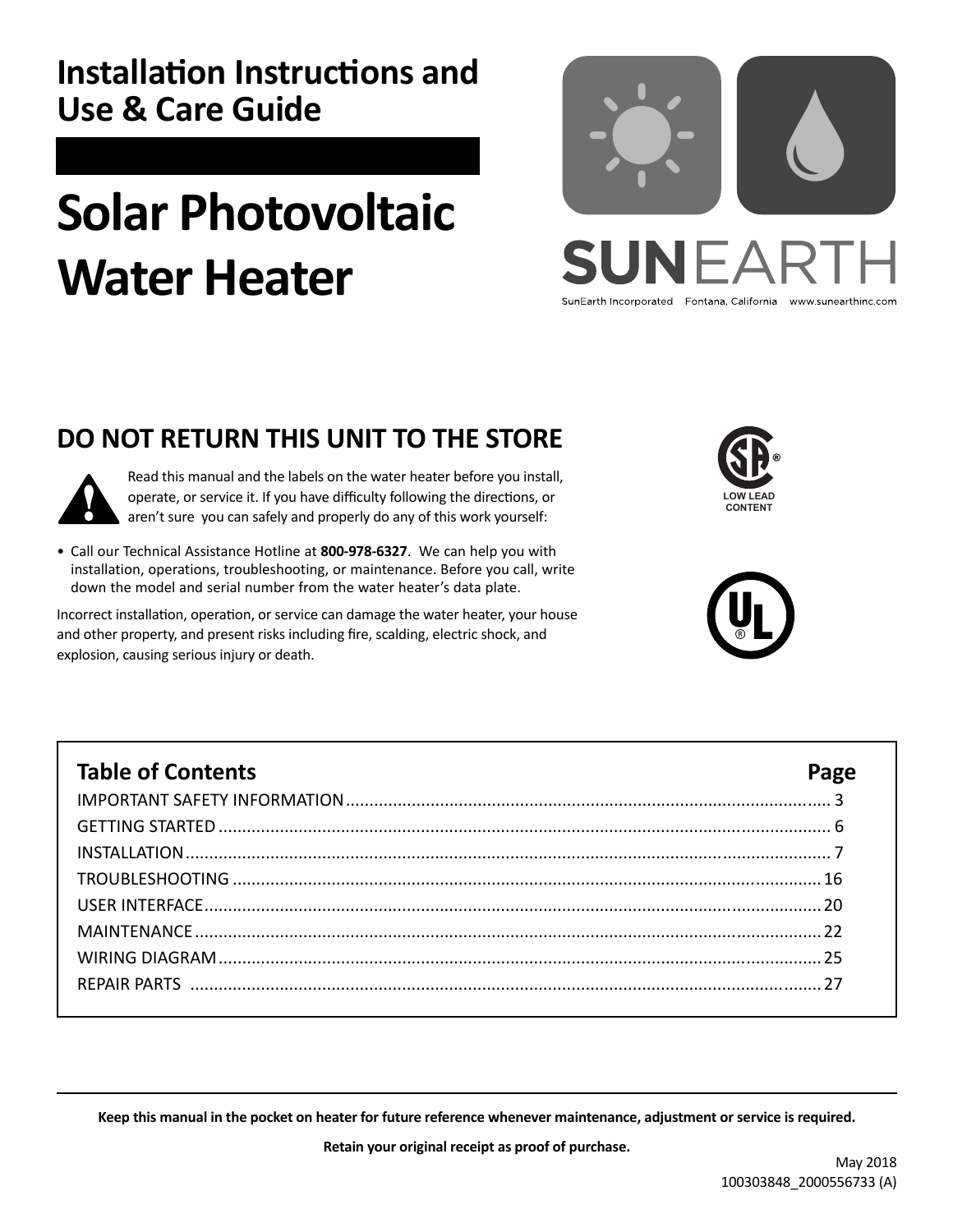## **COMPLETED INSTALLATION ΈTYPICALΉ**

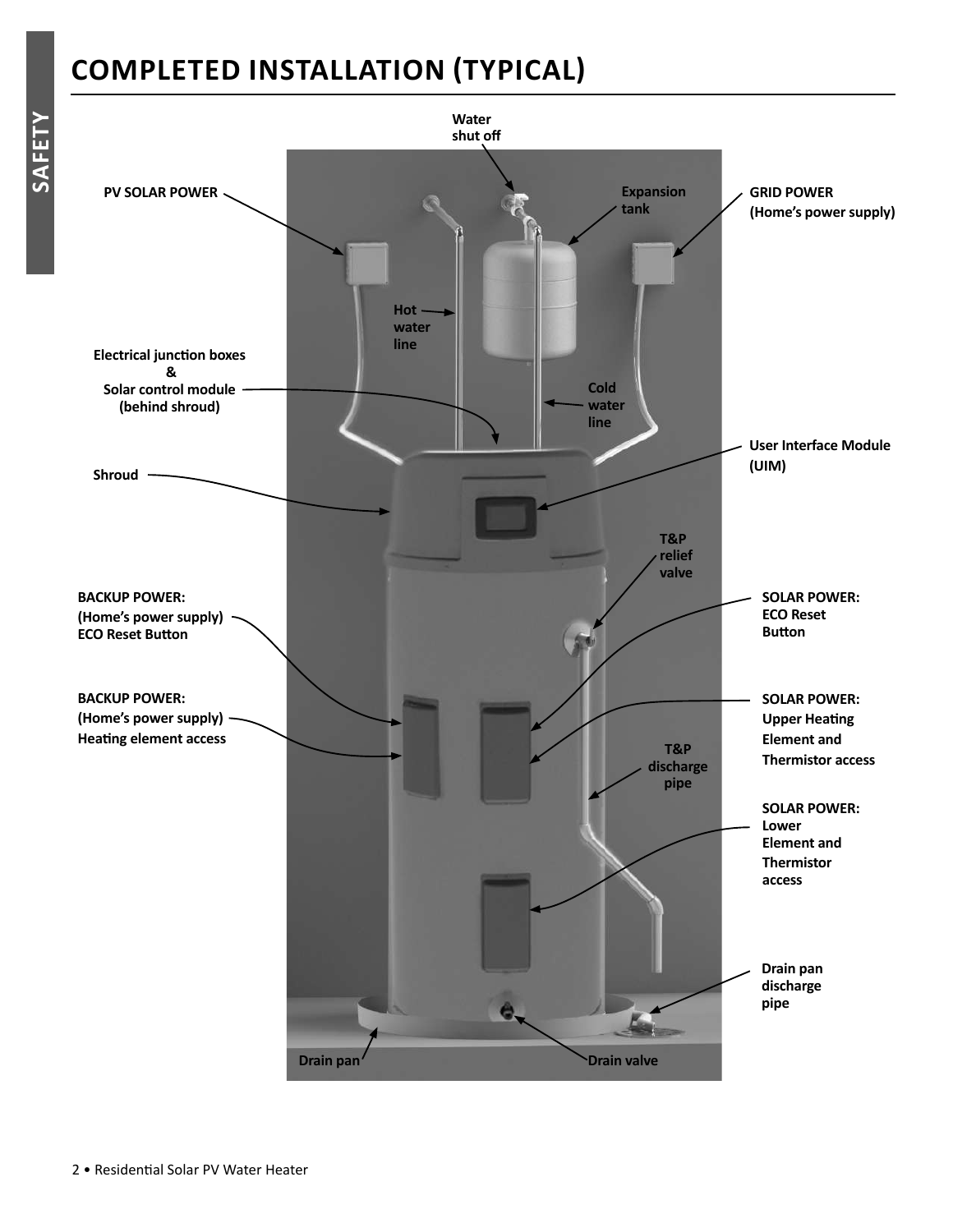## **IMPORTANT SAFETY INFORMATION**

### **Read and follow all safety messages and instructions in this manual.**



**This is the safety alert symbol. It is used to alert you to** potential physical injury hazards. Obey all safety mes**sages that follow this symbol to avoid possible property damage, serious injury or death. Do not remove any** 

permanent instructions, labels, or the data plate from either the outside of **the water heater or on the inside of the access panels. Keep this manual near the water heater.**

| <b>ADANGER</b>   | <b>DANGER indicates hazardous</b><br>situation that, if not avoided, will<br>result in death or serious injury.      |
|------------------|----------------------------------------------------------------------------------------------------------------------|
| <b>AWARNING</b>  | <b>WARNING indicates a hazardous</b><br>situation that, if not avoided, could<br>result in death or serious injury.  |
| <b>A CAUTION</b> | <b>CAUTION indicates a hazardous</b><br>situation that, if not avoided, could<br>result in minor or moderate injury. |
| NOTICE           | <b>NOTICE indicates practices not</b><br>related to physical injury.                                                 |

#### **Important information to keep**

Fill out this section and keep this manual in the pocket of the water heater for reference.

Date Purchased:

Model number:

Serial number:

| Maintenance performed:* | Date: |
|-------------------------|-------|
|                         |       |
|                         |       |
|                         |       |
|                         |       |
|                         |       |
|                         |       |
|                         |       |
|                         |       |
|                         |       |
|                         |       |
|                         |       |
|                         |       |

\*Drain and fl ush tank and remove and inspect anode rod after first six months of operation and at least annually thereafter. Operate the Temperature and Pressure Relief Valve (T&P) annually and inspect T&P valve every 2-4 years (see the label on the T&P valve for maintenance schedule). See the Maintenance section for more information about maintaining this water heater.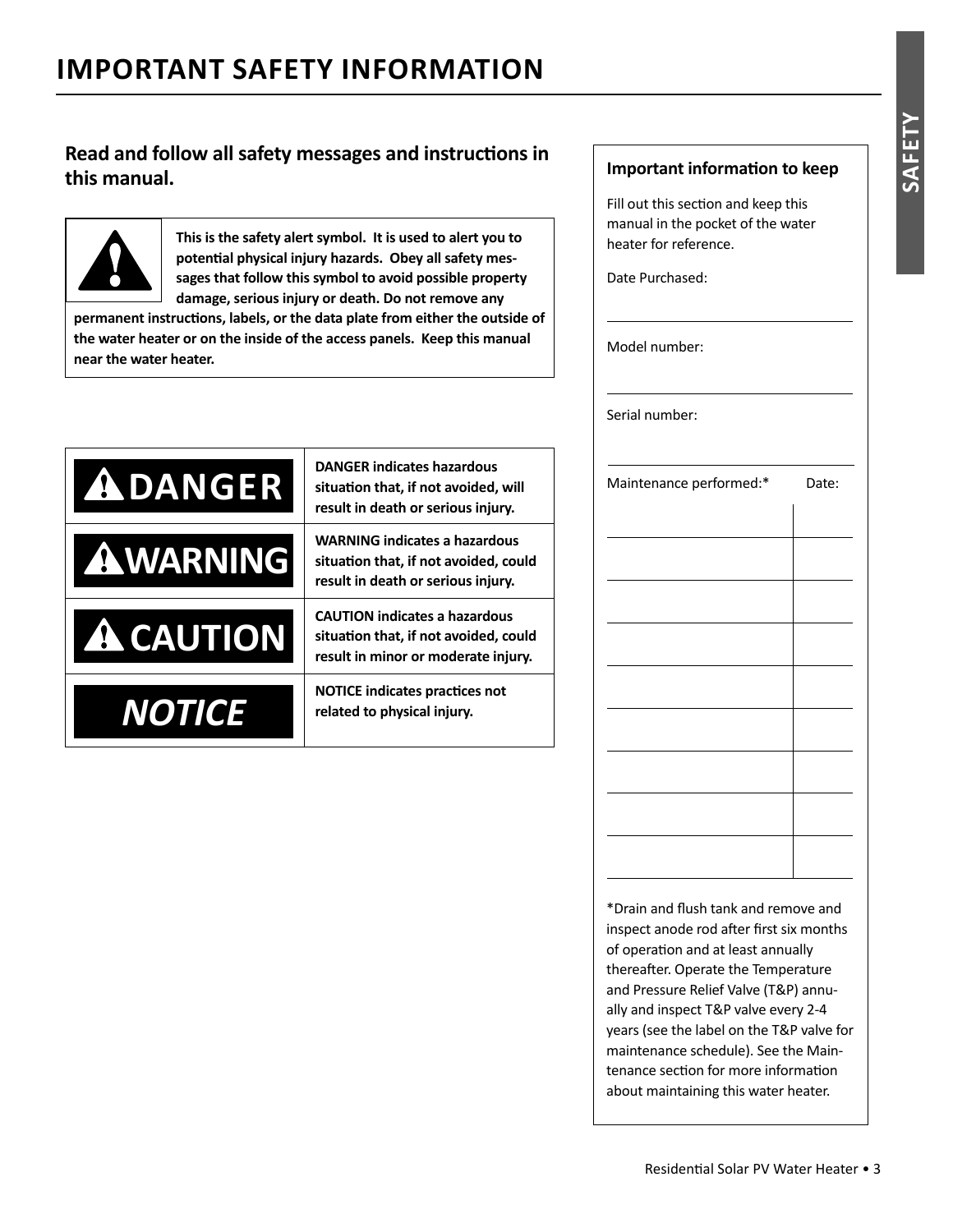**T** o reduce the risk of property damage, serious injury or death, read and follow the precautions below, all labels on the water heater, and the safety messages and instructions throughout this manual.

#### **RISKS DURING INSTALLATION AND MAINTENANCE**



#### **Electric Shock Risk** Contact with the electrical

parts in the junction box and behind the access doors can

result in severe injury or death from electrical shock:

- Disconnect power by opening the circuit breaker or removing the fuses before installing or servicing. **Electrical power must be off for both the solar and backup power systems.**
- Use a non-contact circuit tester to confirm that power is off before working on or near any electrical parts.
- Replace the junction box cover and access doors after servicing.

#### **Lifting Risk**



 **WARNING!** The water heater is heavy. Follow these precautions to

reduce the risk of property damage, injuries from lifting or impact injuries from dropping the water heater.

- Use at least two people to lift the water heater.
- Be sure you both have a good grip before lifting.
- Use an appliance dolly or hand truck to move the water heater.

#### **RISKS DURING OPERATION**



**Scalding Risk** This water heater can make water hot enough to cause

severe burns instantly, resulting in severe injury or death.

- Feel water before bathing or showering.
- To reduce the risk of scalding, install Thermostatic Mixing Valves (temperature limiting valves) at each point-of-use. These valves automatically mix hot and cold water to limit the temperature at the tap. Mixing valves are available from your local plumbing supplier. Follow manufacturer's instructions for installation and adjustment of the valves.
- The temperature setpoint on this water heater has been factory set to approximately 120°F to reduce the risk of scalding. Higher temperatures increase the risk of scalding, but even at 120°F, hot water can scald. If you choose a higher temperature, Thermostatic Mixing Valves located at each point-of-use are particularly important to help avoid scalding.

| Temperature  | Time to Produce a<br>Serious Burn           |
|--------------|---------------------------------------------|
| 120°F (49°C) | More than 5 minutes                         |
| 125°F (52°C) | 1% to 2 minutes                             |
| 130°F (54°C) | About 30 seconds                            |
| 135°F (57°C) | About 10 seconds                            |
| 140°F (60°C) | Less than 5 seconds                         |
| 145°F (63°C) | Less than 3 seconds                         |
| 150°F (66°C) | About 1 <sup>1</sup> / <sub>2</sub> seconds |
| 155°F (68°C) | About 1 second                              |

#### For information about changing the factory temperature setpoint, refer to "Adjust the Temperature" (Step 11 on page 15).

Even if you set the temperature setpoint to a low setting, higher temperatures may occur in certain circumstances:

- In some cases, repeated small draws of water can cause the hot and cold water in the tank to "stack" in layers. If this happens, the water can be as much as thirty degrees hotter than the temperature setting. This temperature variation is the result of your usage pattern and is not a malfunction.
- Water temperature will be hotter if someone adjusted the temperature setpoint to a higher setting.
- Problems with the thermistors or other malfunctions may result in higher than expected water temperatures.
- If the water heater is in a hot environment, the water in the tank can become as hot as the surrounding air, regardless of the temperature setpoint.
- If the water supplied to the water heater is pre-heated (for example, by a pumped solar system) the temperature in the tank may be higher than the water heater's temperature setpoint.

#### **To reduce the risk of unusually hot**  water reaching the fixtures in the **house, install ThermostaƟ c Mixing Valves at each point-of-use.**

If anyone in your home is at particular risk of scalding (for example, the elderly, children, or people with disabilities) or if there is a local code or state law requiring a certain water temperature at the hot water tap, then these precautions are particularly important.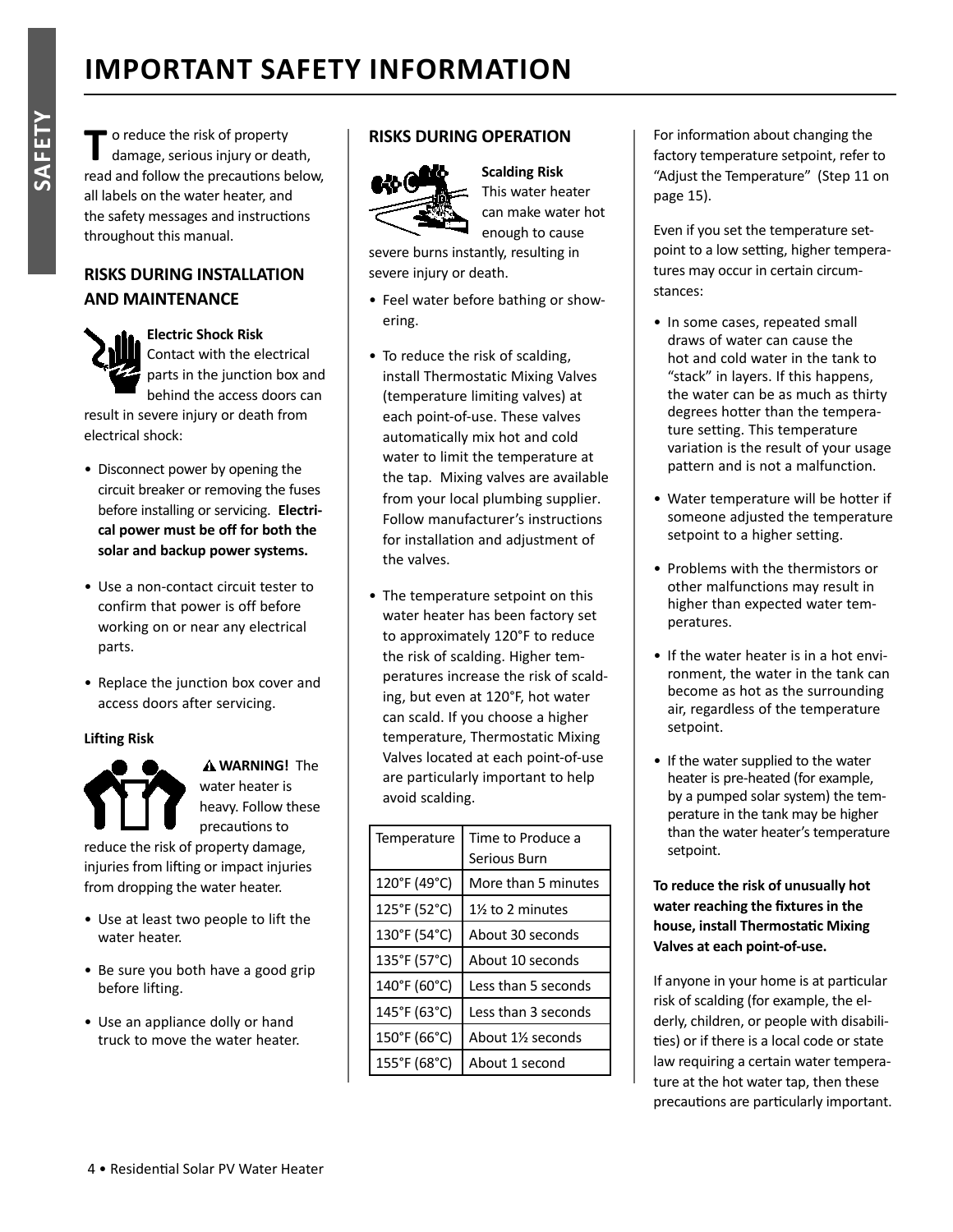## **IMPORTANT SAFETY INFORMATION**

According to a national standard American Society of Sanitary Engineering (ASSE 1070) and most local plumbing codes, the water heater's temperature control should not be used as the sole means to regulate water temperature and avoid scalds.

Properly adjusted Thermostatic Mixing Valves installed at each point-of-use allow you to set the tank temperature to a higher setting without increasing risk of scalds. A higher temperature setting allows the tank to provide much more hot water and can help provide proper water temperatures for appliances such as dishwashers and washing machines. Higher tank temperatures (140°F) also kill bacteria that cause a condition known as "smelly water" and can reduce the levels of bacteria that cause water-borne diseases.

#### **Water Contamination Risk**

Do not use chemicals that could contaminate the potable water supply. Do not use piping that has been treated with chromates, boiler seal, or other chemicals.



## **Fire Risk**

To reduce the risk of a fire that could destroy your home and serious-

ly injure or kill people:

- Do not store things that can burn easily such as paper or clothes next to the water heater.
- Be sure the junction box cover and the access door covers are in place. These covers keep debris from entering and potentially being ignited, and help keep any internal fires from spreading.
- Keep the water heater from becoming wet. Immediately shut the water heater off and have it inspected by

a qualified person if you find that the wiring, thermistors, or surrounding insulation have been exposed to water in any way (e.g., leaks from plumbing, leaks from the water heater itself can damage property and could cause a fire risk). If the water heater has been subjected to flood conditions or the thermistors have been submerged in water, the entire water heater must be replaced.

• Make electrical connections properly, according to the instructions on page 14. Use 10 gauge solid copper wire. Use a UL listed or CSA approved strain relief. Connect ground wire to green ground screw.



 **Explosion Risk** High temperatures and pressures in the water heater tank can cause an

explosion resulting in property damage, serious injury or death. A new Temperature and Pressure (T&P) Relief Valve is included with your water heater to reduce risk of explosion by discharging hot water. Additional temperature and pressure protective equipment may be required by local codes.

A nationally recognized testing laboratory maintains periodic inspection of the valve production process and certifies that it meets the requirements for Relief Valves for Hot Water Supply Systems, ANSI Z21.22. The T&P Relief Valve's relief pressure must not exceed the working pressure rating of the water heater as stated on the rating plate.

Maintain the T&P Relief Valve properly. Follow the maintenance instructions provided by the manufacturer of the

T&P Relief Valve (label attached to T&P Relief Valve) and the procedure that starts on page 24.

An explosion could occur if the T&P Relief Valve or discharge pipe is blocked. Do not cap or plug the T&P Relief Valve or discharge pipe.

**Fire and Explosion Risk if Hot Water is Not Used for Two Weeks or More**

**A CAUTION! Hydrogen gas builds up in a hot water system when it is not used for a long period (two weeks or more). Hydrogen gas is extremely flammable. If the hot water system has not been used for two weeks or more, open a hot water faucet for several minutes at the kitchen sink before using any electrical appliances connected to the hot water system. Do not smoke or have an open fl ame or other igniƟ on source near the faucet while it is open.**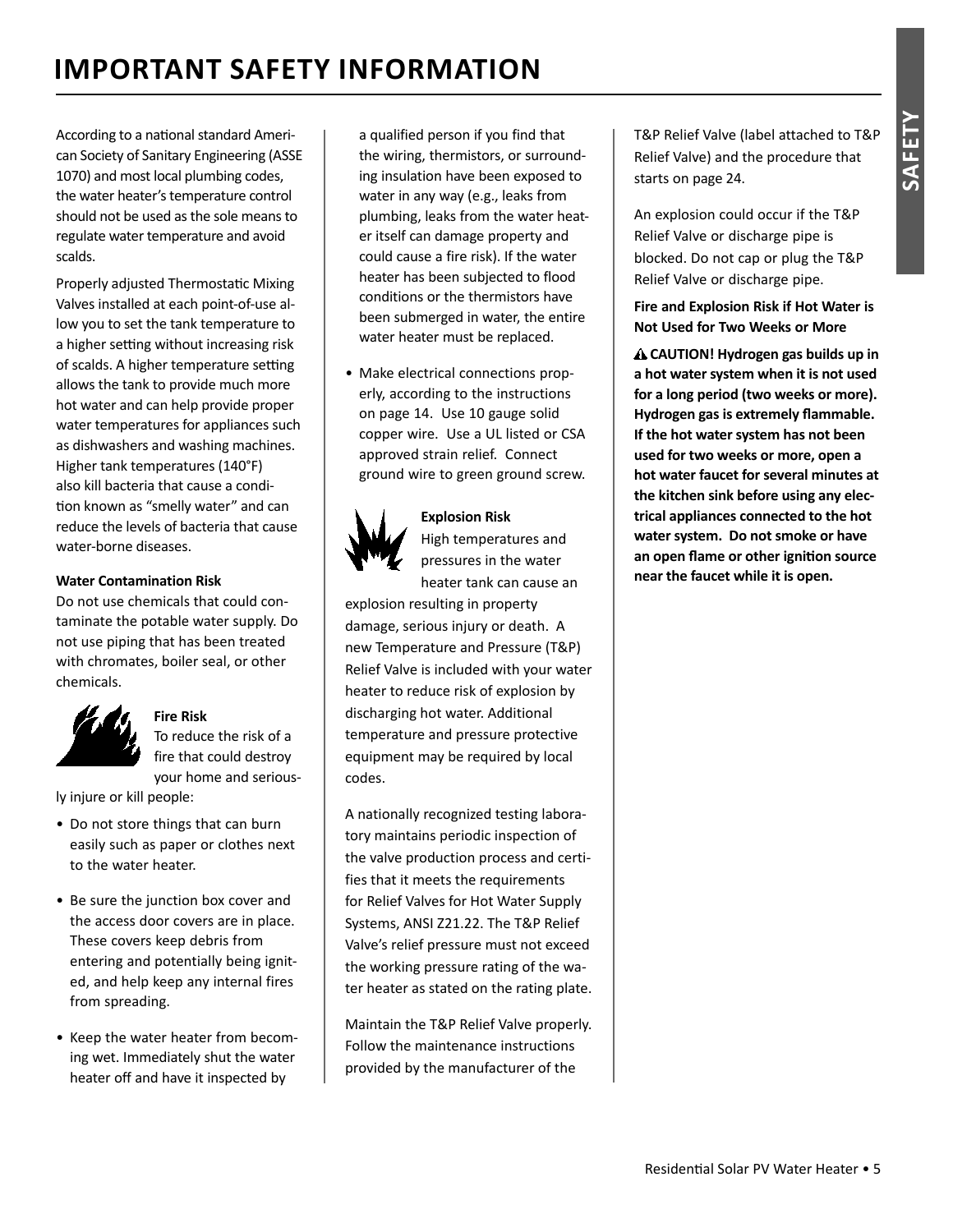## **GETTING STARTED**



Figure 1 - Flexible connectors use compression fittings and do not require soldering.



Figure 2 - Use a non-contact circuit tester to insure that the power is off before you work on a circuit.



Figure 3 - Install a Pressure Reducing Valve set to 50 to 60 PSI.

**1** Review all of the instructions before you begin work. Improper installation can damage the water heater, your home and other property, and can present risks of serious injury or death.

**2** Check with your local and state authorities for any local or state codes that apply to your area. In the absence of local and state codes, follow National Fire Protection Association (NFPA-70) and the current editions of the National Electric Code (NEC) and the International Plumbing Code (IPC). The instructions in this manual comply with national codes, but the installer is responsible for complying with local codes.

Massachusetts code requires this water heater to be installed in accordance with Massachusetts 248-CMR 2.00 and 248-CMR 5.00: State Plumbing Code. Other local and state authorities may have similar requirements or other codes applicable to the installation of this water heater.



Before you start, be sure you<br> **3** have, and know how to use, the following tools and supplies:

- Plumbing tools and supplies appropriate for the type of water pipes in your home
- Threaded connectors (Figure 1) for the cold and hot water pipes
- For homes plumbed with plastic pipe, use threaded connectors suitable for the specific type of plastic pipe used: CPVC and PEX (crosslinked polyethylene). Do not use PVC pipe.
	- For homes with copper pipes, you may purchase connector

kits with compression fittings that don't require soldering (Figure 1). Compression fittings are easier to install than soldering copper pipes.

- Thread sealant tape or pipe joint compound approved for potable water
- Tools to make the electrical connections (for example, screwdrivers, wire strippers)
- Non-Contact circuit tester to check for power (Figure 2)
- Water Pressure Gauge (Figure 4)

#### **Recommended Accessories:**

- Suitable drain pan (Figure 6 on page 8)
- Automatic leak detection and shutoff device
- Pressure Reducing Valve (Figure 3 on page 6)
- Thermal Expansion Tank (Figure 5) on page 7)
- Point-of-use Thermostatic Mixing Valves (Figure 7 on page 8)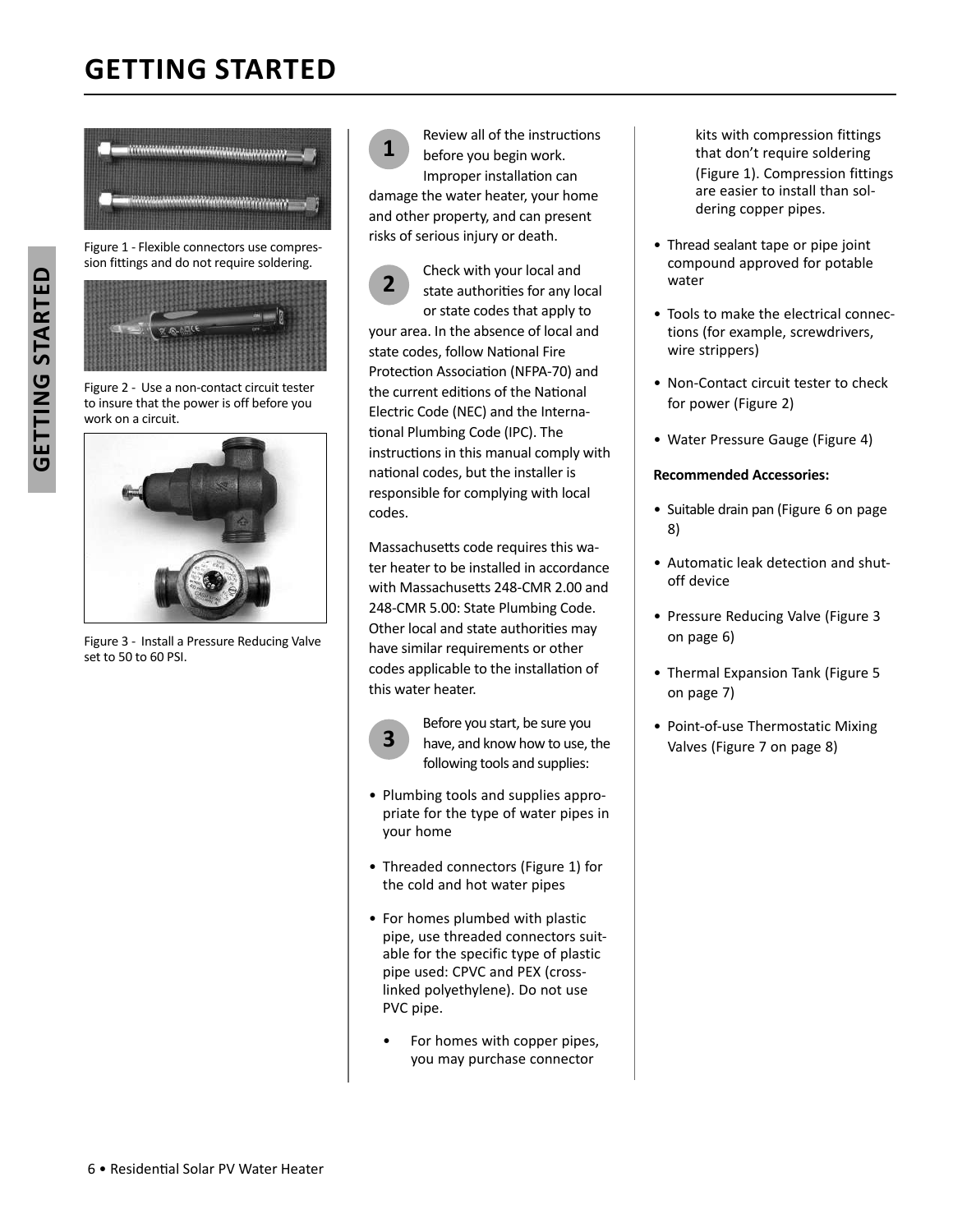**Follow these steps for proper**  $int$  **installation**:

#### **Step 1:**



Installing a new water heater is the perfect time to examine your home's plumbing system and make sure the system is up to current code standards. There have likely been plumbing code changes since the old water heater was installed. We recommend installing the following accessories and any other needed changes to bring your home up to the latest code requirements.

Use the checklist below and inspect your home. Install any devices you need to comply with codes and assure that your new water heater performs at its best. Check with your local plumbing official for more information.



#### ✓ **Water pressure**

We recommend checking your home's water pressure with a pressure gauge (Figure 4.) Most codes allow a maximum incoming water pressure of 80 psi. We recommend a working pressure no higher than 50-60 psi.

**HOW:** Purchase an inexpensive water pressure gauge available at your local plumbing supplier. Connect the Water Pressure Gauge to an outside faucet and measure the maximum water pressure experienced throughout the day (highest water pressures often occur at night).



Figure 4 - Use a Water Pressure Gauge to make sure your home's water pressure is not too high.

To limit your home's water pressure: Locate your home's Pressure Reducing Valve (PRV) on the main incoming (cold) water supply line and adjust the water pressure control to between 50 and 60 psi. If your home does not have a Pressure Reducing Valve, install a PRV on the home's main water supply line and set it to between 50 and 60 psi. Pressure Reducing Valves are available at your local plumbing supplier.

**BACKGROUND:** Over the years, many utilities have increased water supply pressures so they can serve more homes. In some homes today, pressures exceed 100 psi. High water pressures can damage water heaters, causing premature leaks. If you have replaced toilet valves, had a water heater leak, or had to repair appliances connected to the plumbing system, pay particular attention to your home's water pressure. When purchasing a PRV, make sure the PRV has a built-in bypass.

### ✓ **Water pressure increase caused by thermal expansion**

Verify that you have a properly sized Thermal Expansion Tank (Figure 5). We recommend installing an expansion tank if your home does not have one. Codes require a properly pressurized, properly sized Thermal Expansion Tank in almost all homes. (See photo on inside front cover.)



Figure 5 - A Thermal Expansion Tank helps protect the home's plumbing system from pressure spikes.

**HOW:** Connect the Thermal Expansion Tank (available at your local plumbing supplier) to the cold water supply line near the water heater. The expansion tank contains a bladder and an air charge. To work properly, the Thermal Expansion Tank must be sized according to the water heater's tank capacity and pressurized to match the home's incoming water pressure. Refer to the installation instructions provided with the Thermal Expansion Tank for installation details.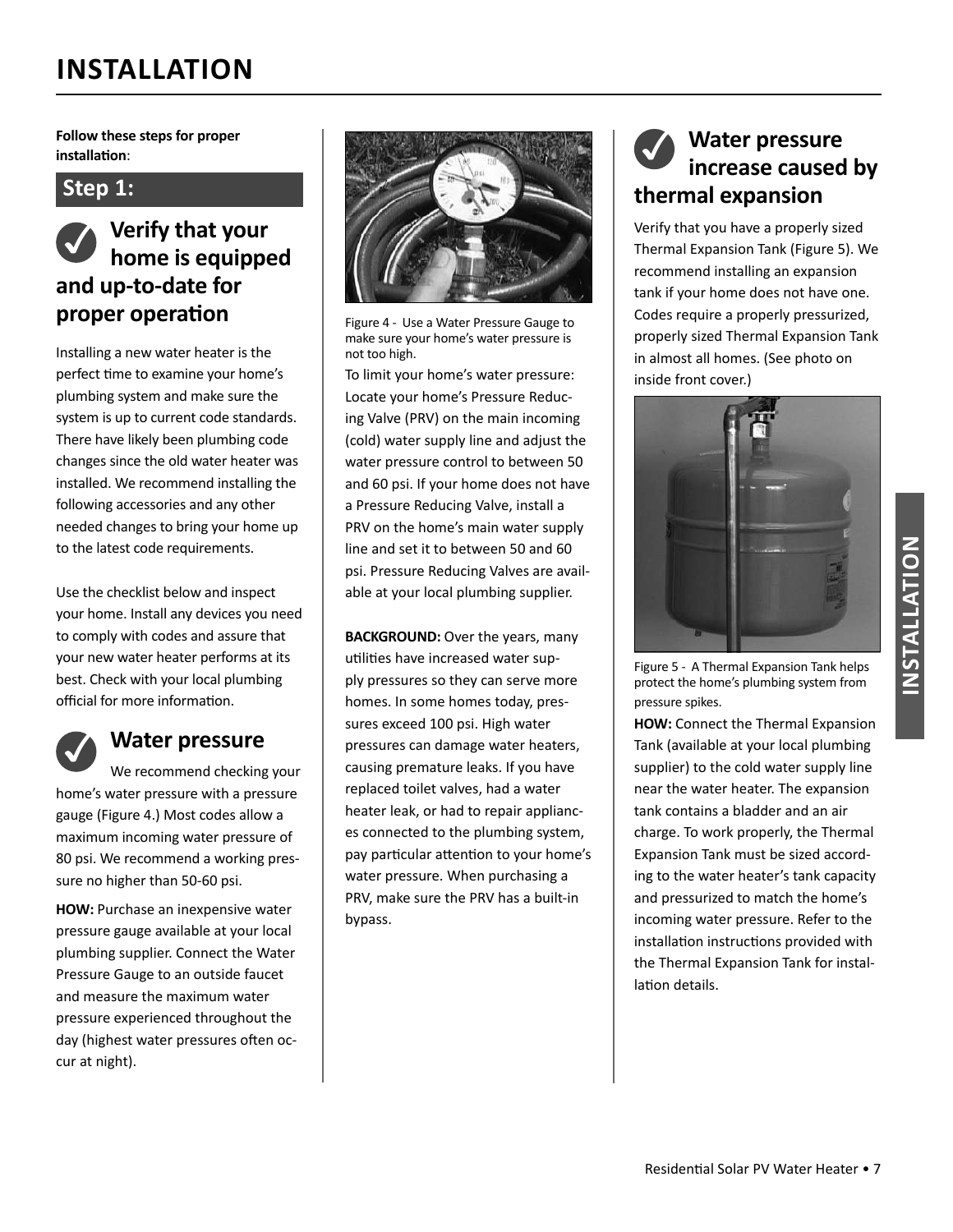**BACKGROUND:** Water expands when heated, and the increased volume of water must have a place to go, or thermal expansion will cause large increases in water pressure (despite the use of a Pressure Reducing Valve on the home's main water supply line). The Safe Drinking Water Act of 1974 requires the use of backflow preventers and check valves to restrict water from your home reentering the public water system. Backflow preventers are often installed in water meters and may not be readily visible. As a result, most all plumbing systems today are now "closed," and almost all homes now need a Thermal Expansion Tank.

A Thermal Expansion Tank is a practical and inexpensive way to help avoid damage to the water heater, washing machine, dishwasher, ice maker and even toilet valves. If your toilet occasionally runs for no apparent reason (usually briefly at night), that may be due to thermal expansion increasing the water pressure temporarily.

### **Water pipe and tank leaks**

Leaks from plumbing pipes or from the water heater itself can damage property and could cause a fire risk.

• Install an automatic leak detection and shutoff device (available

at your local plumbing supplier). These devices can detect water leaks and can shut off the water heater's water supply if a leak occurs.



Figure 6 - A suitable drain pan piped to an adequate drain can help protect flooring from leaks and drips.

• Install a suitable drain pan (available at your local plumbing supplier) under the water heater (Figure 6) to catch condensation or leaks in the piping connections or tank. Most codes require, and we recommend, installing the water heater in a drain pan that is piped to an adequate drain. The drain pan must be at least two inches wider than the diameter of the water heater. Install the drain pan so the water level would be limited to a maximum depth of 1-3/4".

### Water tempera**ture regulation**



Figure 7 - Thermostatic Mixing Valves installed at each point -of-use can help prevent scalds.

Install Thermostatic Mixing Valves (Figure 7) to regulate the temperature of the water supplied to each pointof-use (for example, kitchen sink, bathroom sink, bath, shower). Consult the valve manufacturer's instructions or a qualified person.

 **WARNING! Even if the water heater temperature control is set to a relaƟ vely low temperature, hot water can scald. Install ThermostaƟ c Mixing Valves at each point-of-use to reduce the risk of scalding (page 4).**

**BACKGROUND:** A Thermostatic Mixing Valve, installed at each pointof-use, mixes hot water from the water heater with cold water to more precisely regulate the temperature of hot water supplied to fixtures. If you aren't sure if your plumbing system is equipped with properly installed and adjusted Thermostatic Mixing Valves at each point where hot water is used, contact a qualified person for more information.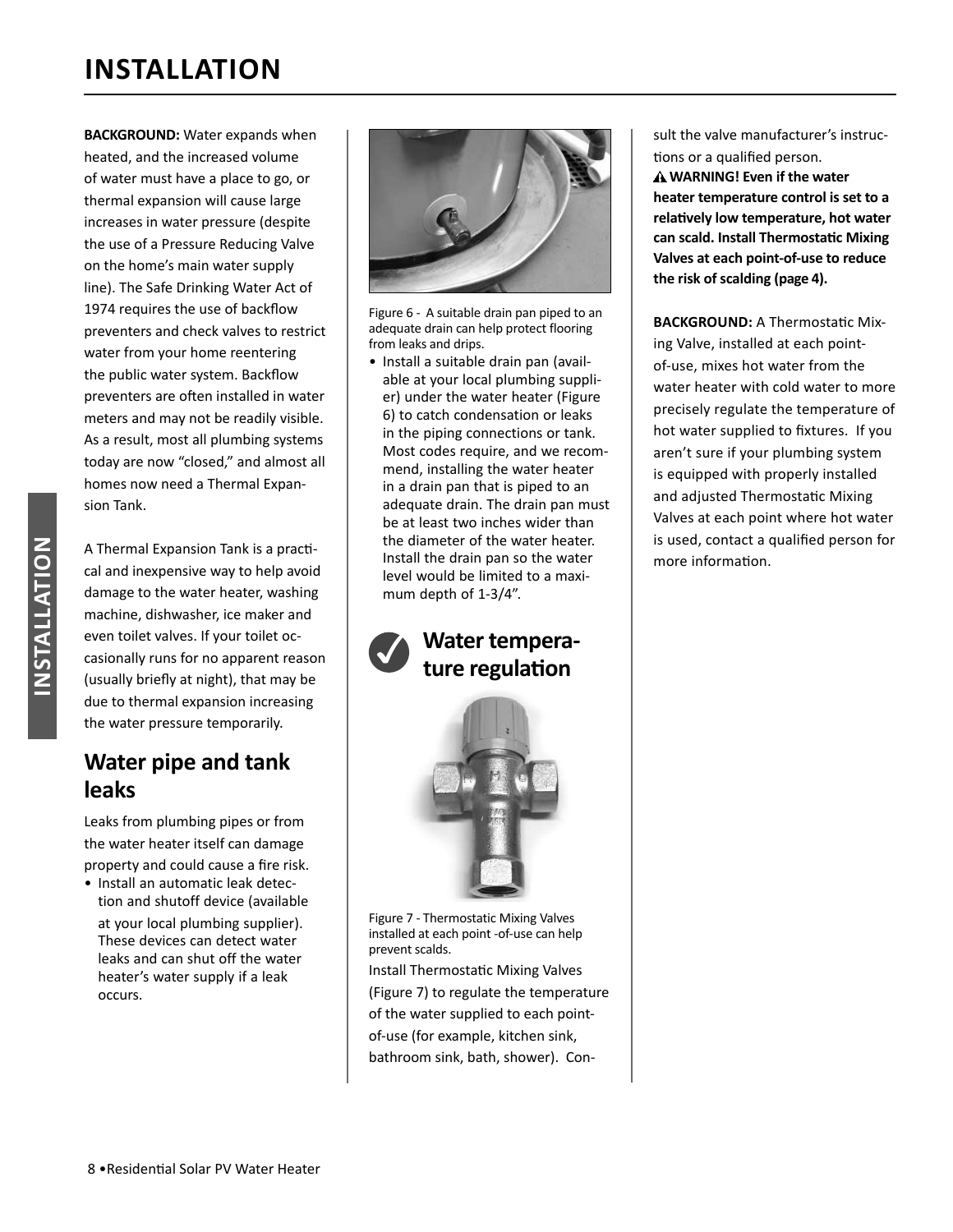### **Step 2:**

**1**

### **Verify that the location is appropriate**

Before installing your water heater, ensure that:

> The water heater will be: • Installed indoors close to the center of the plumbing system.

- In a suitable drain pan piped to an adequate floor drain or external to the building (Figure 6 on page 8).
- In an area that will not freeze
- In an area that is suitable for installing the water heater vertically
	- **2** The location has adequate space (clearances) for periodic servicing.
- **3**
- The floor can support the weight of a full water heater.

**4** Your area is not prone to earthquakes. If it is, use special straps as required by

local building codes.

**NOTICE:** The state of California requires bracing, anchoring, or strapping the water heater to avoid its moving during an earthquake. Contact local utilities for code requirements in your area, visit http://www.dsa.dgs.ca.gov, or call 1-916-445-8100 and request instructions. Other locations may have similar requirements. Check with your local and state authorities.



**5** The location is not prone to physical damage by vehicles, flooding, or other risks.



Figure 8 - In a garage, install a vehicle stop to avoid water heater damage.

**6** Avoid locations such as attics, upper floors, or where a leak might damage the structure or furnishings. Due to the normal corrosive action of water, the tank will eventually leak. To minimize property damage from leaks, inspect and maintain your water heater in accordance with this manual's instructions. Install a suitable drain pan under the water heater piped to an adequate drain. Inspect the drain pan, pipes, and surrounding area regularly and fix any leaks found. Drain pans are available at your local plumbing supplier. Leaks are frequently in the plumbing system itself and not the water heater.

### **Step 3:**

### **Removing the old water heater**

**1** Read each installation step and decide if you have the necessary skills to install the water heater. Only proceed if you can safely perform the work. If you are not comfortable, have a qualified person perform the installation.



**2** Locate the water heater's circuit breaker and turn it OFF (or remove the circuit's fuses).

**3** On the old water heater, remove the electrical junction box access panel.

Using a non-contact circuit tester, check the wiring to make certain the power is OFF.

 **WARNING! Working on an energized circuit can result in severe injury or death from electrical shock.**



Disconnect the electrical wires.

**5** Open a hot water faucet and let the hot water run until it is cool (This may take 10 minutes or longer).



Figure 9 - Let the hot water run until it is cool.

 **WARNING! Be sure the water runs cool before draining the tank to reduce the risk of scalding.**

**6** Connect a garden hose to the drain valve and place the other end of the hose in a

drain, outside, or a bucket. (Note that sediment in the bottom of the tank may clog the valve and prevent it from draining. If you can't get the tank to drain, contact a qualified person.)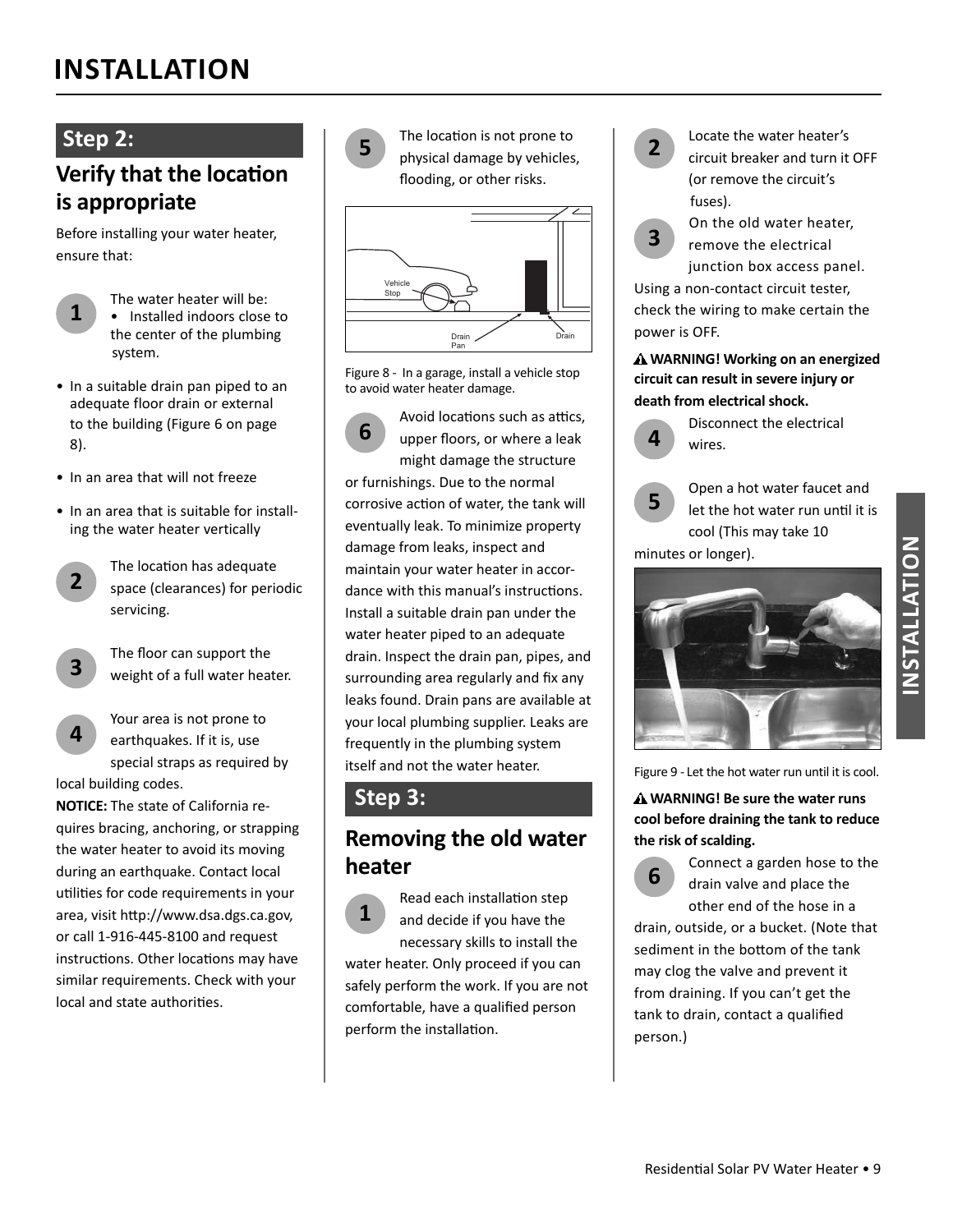

**7** Turn the cold water supply valve OFF.

**8** Open the drain valve on the water heater.



Figure 10 - Draining the old water heater.



**9** Also open a hot water faucet<br>to help the water in the tank drain faster.

**10** When the tank is empty,<br>**10** disconnect the Temperature & Pressure (T&P) Relief Valve

discharge pipe. You may be able to reuse the discharge pipe, but do not reuse the old T&P Relief Valve. A new T&P Relief Valve comes installed on your water heater (or on some models, is in the carton with the water heater).



Figure 11 - Removing the T&P Relief Valve discharge pipe.



**11** Disconnect the water pipes. Many water pipes are connected by a threaded

union which can be disconnected with wrenches. If you must cut the water pipes, cut the pipes close to the water heater's inlet and outlet connections, leaving the water pipes as long as possible. If necessary, you can make them shorter later when you install the new water heater.



12 Remove the old water heater.

**WARNING! Use two or more people to remove or install water heater. Failure to do so can result in back or other injury.**

### **Step 4:**

### **Installing the new water heater**

**1** Completely read all instruc-<br>tions before beginning. If you are not sure if you can complete the installation, DO NOT RETURN THIS UNIT TO THE STORE. Seek assistance from any of the following sources:

- Schedule an appointment with a qualified person to install your water heater.
- Call our Technical Assistance Hotline at **800-978-6327.**



**2** Install a suitable drain pan that is piped to an adequate drain.

**3** Set the water heater in place taking care not to damage the drain pan.

**NOTICE:** Most codes require setting the water heater in a suitable drain pan piped to an adequate drain. The drain pan helps avoid property damage which may occur from condensation or leaks in the piping connections or tank. The drain pan must be at least two inches wider than the diameter of the water heater. Install the drain pan so the water level is limited to a maximum depth of 1-3/4".



Verify that the water heater is properly set in place. Check that:

- The T&P Relief Valve will not be in contact with any electrical parts.
- There is adequate space to install the T&P Relief Valve discharge pipe and that it can be piped to a separate drain (and not into the drain pan).
- There is adequate access and space around the water heater for future maintenance.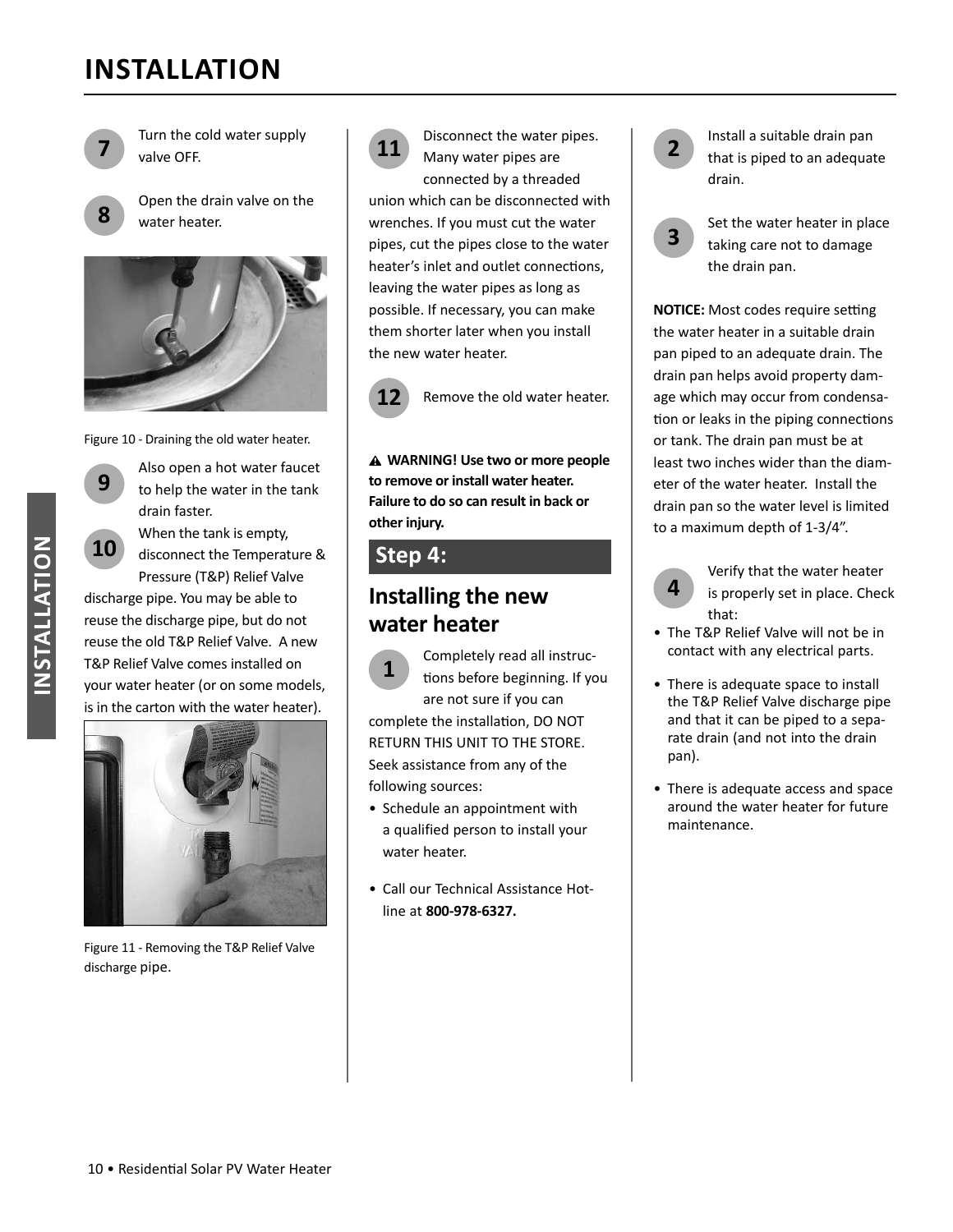#### **DO NOT CONNECT ELECTRICAL WIRING UNTIL YOU ARE INSTRUCTED TO DO SO.**

**NOTICE:** Connecting electrical power to the tank before it is completely full of water will cause the upper heating element to burn out. Water must run FULL STREAM from a hot water tap for a full three minutes.

### **Step 5:**

### **Connect the Temperature and Pressure (T&P) Relief Valve/Pipe**

Most T&P Relief Valves are pre-installed at the factory. In some cases, they are shipped in the carton and must be installed in the opening marked and provided for this purpose and according to local codes.

 **WARNING! To avoid serious injury or death from explosion, install a T&P Relief Valve according to the following**   $int$ *instructions:* 

**1** If your water heater does not have a factory installed T&P Relief Valve, install the new T&P Relief Valve that came with your water heater. Do not reuse an old T&P Relief Valve. Install a T&P Relief Valve

discharge pipe according to local codes and the following guidelines:

- The discharge pipe should be at least 3/4" inside diameter and sloped for proper drainage. Install it to allow complete drainage of both the T&P Relief Valve and the discharge pipe.
- The discharge pipe must withstand 250°F (121°C) without distortion. Use

only copper or CPVC pipe. Do not use any other type of pipe, such as PVC, iron, flexible plastic pipe, or any type of hose.



Figure 12 - The T&P Relief Valve discharge pipe must be installed properly and piped to an adequate drain.

• Terminate the discharge pipe a maximum of six inches above a floor drain or outside the building. Do not drain the discharge pipe into the drain pan; instead pipe it separately to an adequate drain. In cold climates, terminate the discharge pipe inside the building to an adequate drain. Outside drains could freeze and obstruct the drain line. Protect the drain from freezing.



Figure 13 - The end of the T&P Relief Valve discharge pipe must stop no more than six inches above a floor drain or terminate outside the building.

• Do not place any valve or other restriction between the tank and T&P Relief Valve. Do not cap, block, plug, or insert any valve between the T&P Relief Valve and the end of the discharge pipe. Do not insert or install any reducer in the discharge pipe.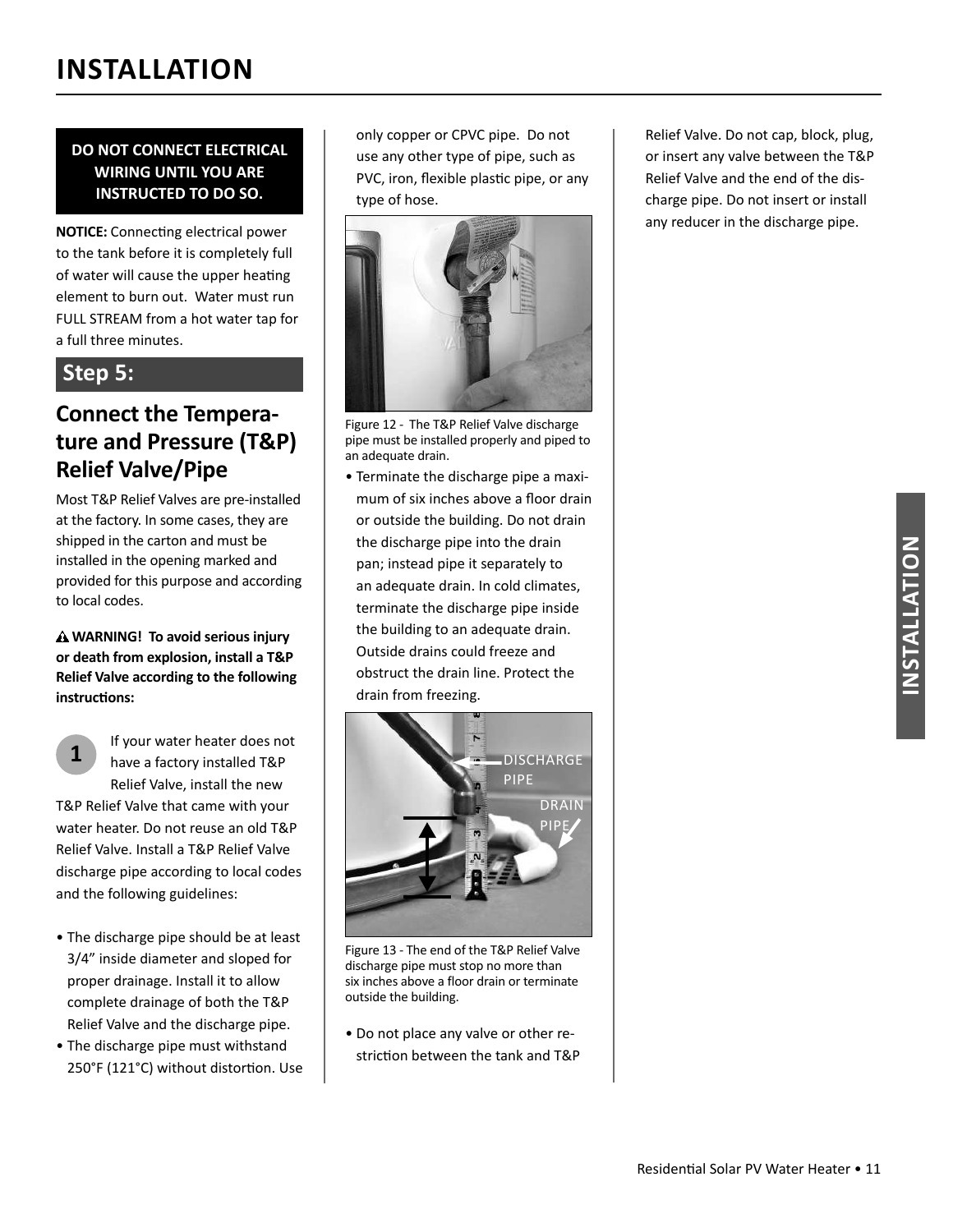### **Step 6:**

### **Install shutoff and tempering valves**

**1** If one is not already installed, install a manual shutoff valve in the cold water line that supplies the water heater. Install the shutoff valve near the water heater so that it is readily accessible. Only use valves that are compatible with potable water. Use only full-flow ball or gate valves. Other types of valves may cause excessive restriction to the water flow.

**2** Install a Thermostatic Mixing Valve at each point-of-use (for example, kitchen sink, bathroom sink, bath, shower). Consult the valve manufacturer's instructions or a qualified person.



Figure 14 - Install Thermostatic Mixing Valves at each point where hot water will be used.

 **WARNING! Even if the water heater's temperature control is set to a relaƟ vely low temperature, hot water can scald. Install ThermostaƟ c Mixing Valves at each point-of-use to reduce the risk of scalding. (page 4.)**



For water heaters that are fed by a solar water heating

system (or any other pre-heating system), always install a Thermostatic Mixing Valve or other temperature limiting device in the inlet water supply line to limit water supply inlet temperature to 120°F. Solar water heating systems can supply water with temperatures exceeding 170°F and may result in water heater malfunction.

 **WARNING! Hot water provided by solar heaƟ ng systems can cause severe burns instantly, resulting in severe injury or death (page 4).**

### **Step 7:**

### **<sup>1</sup> Connect the water supply**

Determine the type of water pipes in your home. Most homes use copper water pipes, but some use CPVC or cross-linked polyethylene (PEX). Use fittings appropriate for the type of pipe in your home. Do not use iron or PVC pipe – they are not suitable for potable water.

## **2**

Connect the cold water supply using 3/4 inch National Pipe Thread "NPT"

to the cold water inlet nipple. For ease of removing the water heater for service or replacement, connect the water pipes with a coupling called a union. We recommend using a dielectric-type union (available at your local plumbing supplier). Dielectric unions can help prevent corrosion caused by tiny electric currents common in copper water pipes and can help extend the life of the water heater.

#### **IF YOU HAVE COPPER PIPES:**

If your home has copper water pipes, you can solder the water pipe connections or use compression fittings which don't require soldering. Compression fittings are easier to install than soldering pipe. Check with local plumbing officials to determine what types of pipe materials are suitable for your location. Do not use leadbased solder.



**NOTICE:** Do not solder pipes while they are attached to the water heater. The water heater's inlet and outlet connections contain non-metallic parts which could be damaged. The proper way to connect the water heater to copper water pipes is as follows:

• Solder a short length of pipe (about a foot or so) to a threaded adapter using only 95/5 tinantimony or equivalent solder. Attach the threaded adapters to the water heater's connections (using thread sealant tape or pipe joint compound). Connect the home's water pipes by soldering, keeping the connections at the water heater cool with wet rags.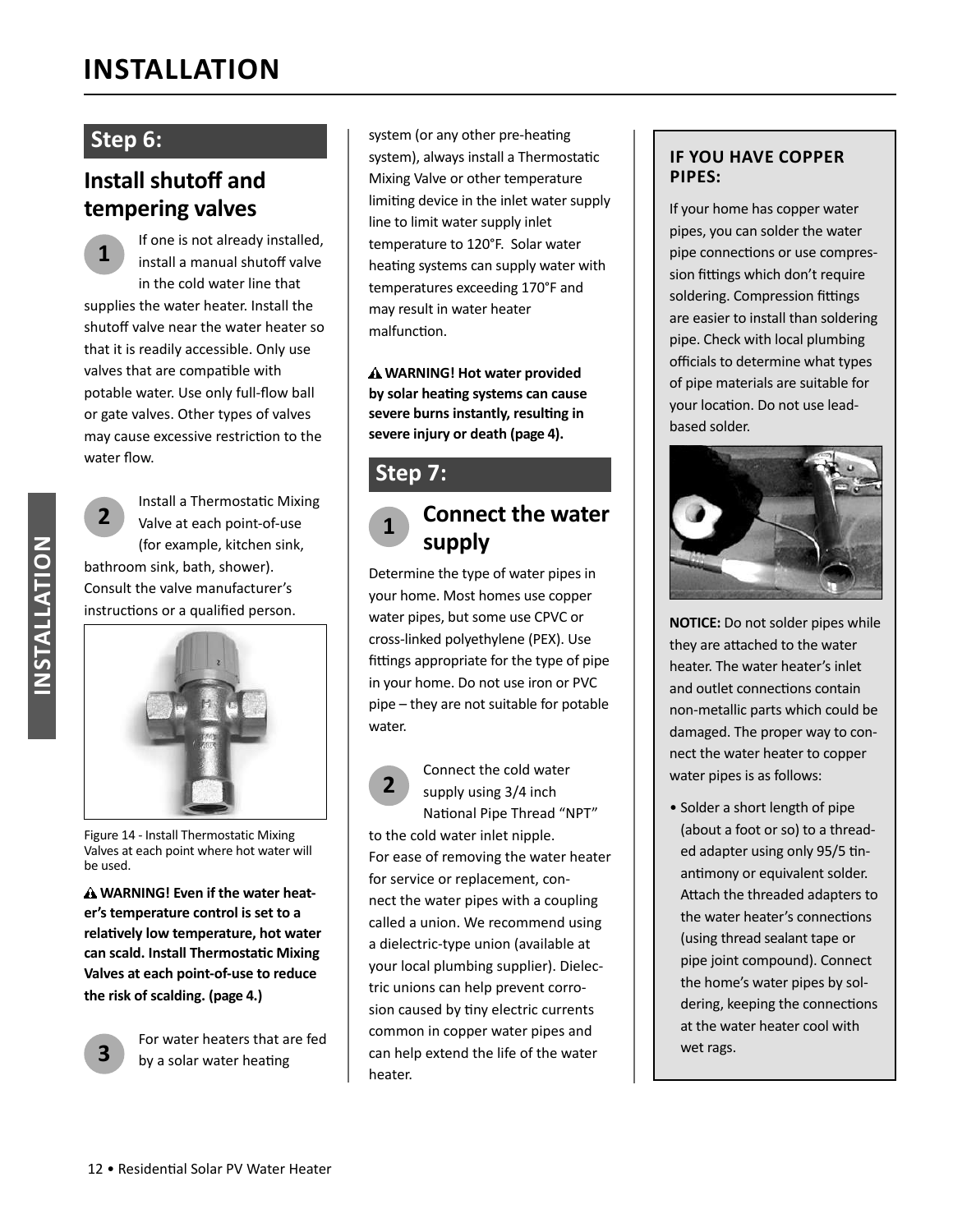**NOTICE:** Most water heater models contain energy saving heat traps in the inlet and outlet connections. Do not remove the heat traps.



Connect the hot water supply using 3/4 inch NPT to the hot water outlet. Follow the same

connection guidelines as for the cold water supply.

**4**

Install insulation (or heat tape) on the water pipes especially if the indoor installation area is

subject to freezing temperatures. Insulating the hot water pipes can increase energy efficiency.



Double check to make sure the hot and cold water pipes are connected to the correct hot and cold water fittings on the water

heater.



**6** If needed, install (or adjust) the home's Pressure Reducing Valve to 50-60 psi and install a

Thermal Expansion Tank.



Figure 15 - A Pressure Reducing Valve is required if your home's water pressure is above 80 psi.



Figure 16 - The Thermal Expansion Tank should be pressurized with air, to match the home's incoming water pressure.

### **Step 8:**

### **Verify connections and completely fill tank**

To remove air from the tank and allow the tank to fill completely with water, follow these steps:

**1** Remove the aerator at the nearest hot water faucet. This allows any debris in the tank or plumbing system to be washed out.



Figure 17 - Fully open the cold water supply valve.



or leaks will be apparent. Repair any leaks. Almost all leaks occur at connections and are not a tank leak.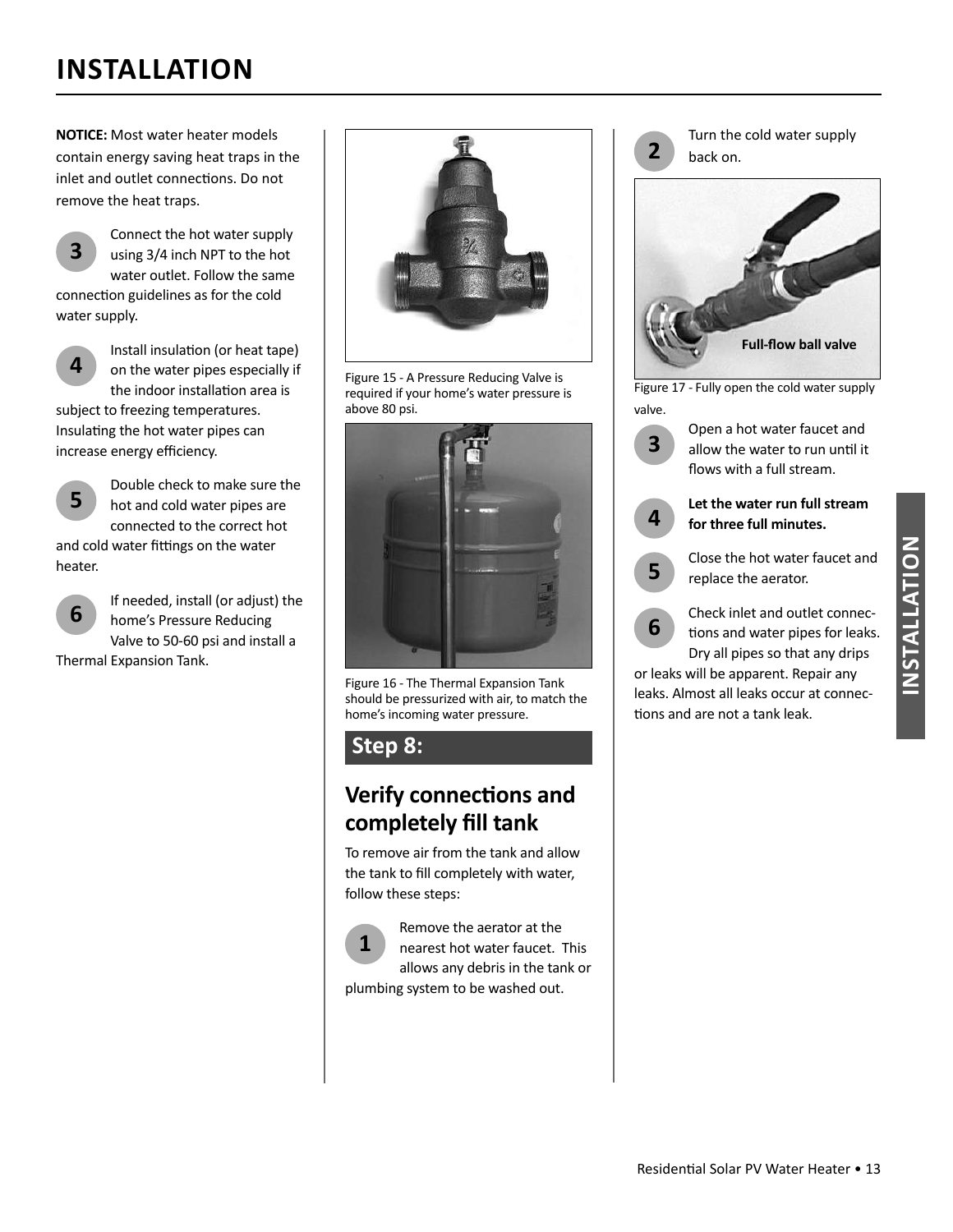

**NOTICE: The tank must be completely empty of air and full of**  water before connecting electri**cal power to avoid "Dry Firing." Dry Firing may result in the upper element burning out. This is a**  common installation mistake. Af**ter you make the water connec-Ɵ ons, but before you connect the electrical power, open a hot water faucet and let the water run**  full until all the air is removed. **Let the "hot" water run full for three minutes or longer before connecƟ ng any electrical wires. A Dry Fired upper heating element is an installaƟ on error and is not covered under warranty.**

**If Dry Firing occurs, replace the upper heaƟ ng element according to the instructions on page 23.** 



### **Step 9:**

### **Make electrical connecƟ ons**

**WARNING! Working on an energized circuit can result in severe injury or death from electrical shock.**

**NOTICE:** Do not turn electrical power on unless you are sure all of the air is out of the tank and the tank is completely full of water. If power is applied before the tank is completely full of water, the upper element can burn out (Dry Fire).

**1** Be sure the electrical power that will go to the water heater is turned OFF at the circuit breaker panel (or remove the circuit's fuses). **Electrical power must be off for both the solar and backup power systems.**

**3**



Check the water heater's data plate and ensure that the home's voltage, wiring size

(ampacity) and circuit breaker rating and type are correct for this water heater. Refer to the wiring diagram located on the water heater for the correct electrical connections. Ensure that wire sizes, type, and connections comply with all applicable local codes. In the absence of local codes, follow NFPA-70 and the current edition of the National Electric Code (NEC).

**4** Remove the covers from **both** electrical junction boxes on the top of the water heater. See "Solar Power Junction Box" and "Backup Power Junction Box" in Figure 18.



Figure 19 - The water heater's electrical requirements can be determined from the data plate.

**5** Install the wiring as follows:

- A. Install the solar power wiring at the solar power junction box (Figure 18).
- B. Install the home's power supply at the backup power junction box (Figure 18).

In each case,

- connect the ground wire to the green ground screw.
- connect the two power wires to the water heater's two power wires.

Use suitable twist-on wire connectors or other approved means to make the power connections.

Install all wiring in approved conduits (if required by local codes). Use UL listed or CSA approved strain reliefs to secure the electrical wiring to the water heater.



Figure 20 - Connecting the electrical wires. *(Shroud not shown.)*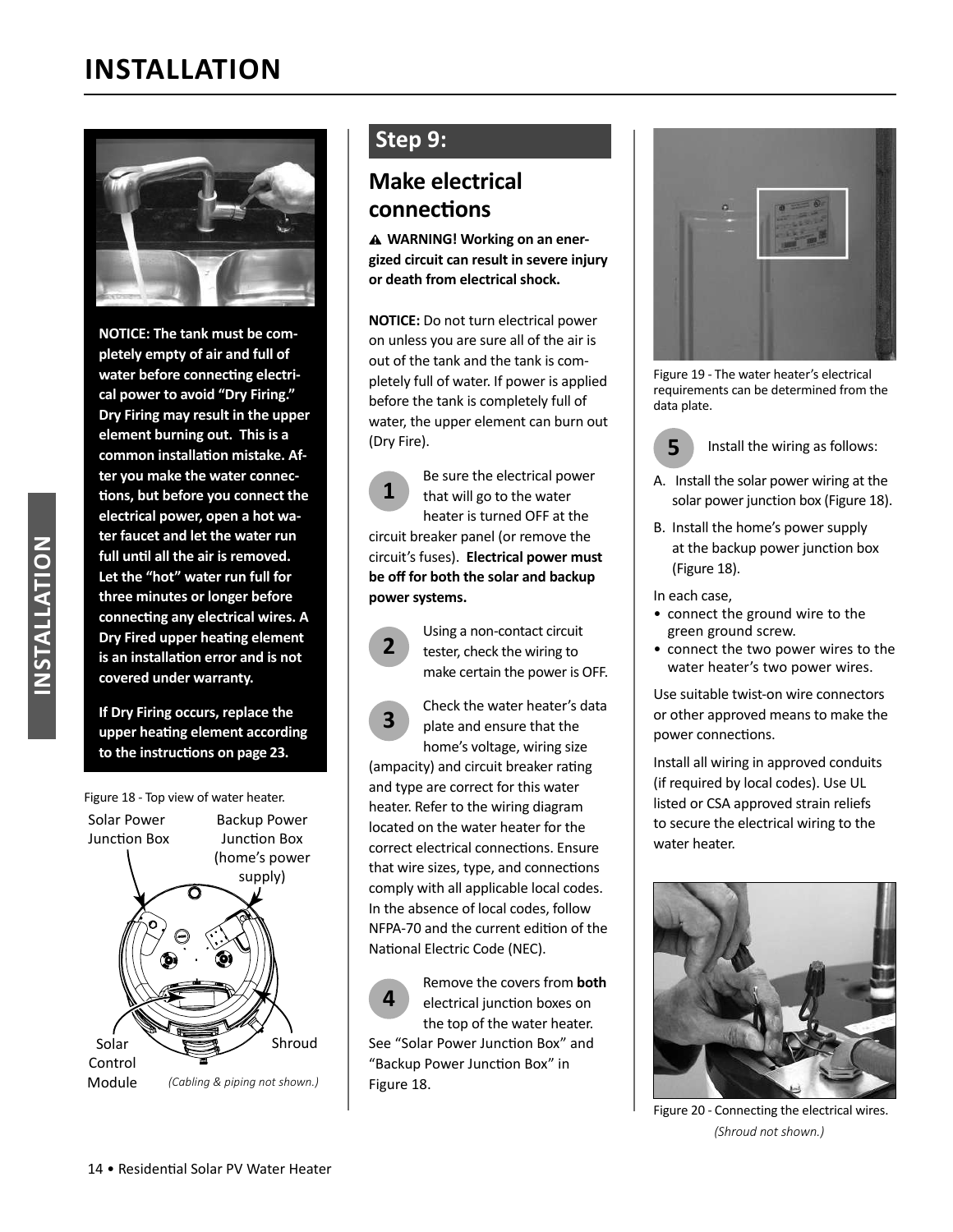

Replace both junction box covers and secure with the screws provided.

**WARNING! Be sure both covers are**  secured to reduce the risk of fire and **electric shock.**

### **Step 10:**

### **Set the Date and Time**

Follow these steps to set the current date and time:

- 1. If the prompt does not display automatically, press MENU on the user interface, then scroll down.
- 2. Press **Clock**.
- 3. Press **Date**.
- **4.** Press **+** or − to select the month, day, and year. Press **>** or **<** to move between each field.
- 5. Press **ACCEPT**, then press **BACK**.
- 6. Press **Time**. (If you default to the home screen, press **MENU**, **Clock,**  then **Time.**)
- 7. Press + or to select the hour, minutes, and AM/PM. Press **>** or < to move between each field.
- 8. Press **ACCEPT**, then press **BACK** to exit.

### **Step 11:**

### **Adjust the Temperature**

With the installation steps completed, you may adjust the water heater's temperature setting, if desired.

Set the temperature control to the desired temperature. The temperature control on this water heater has been factory set to approximately 120°F (48.9°C) to reduce the risk of scald injury. You may wish to set a higher

temperature to provide hot water for automatic dishwashers or laundry machines, to provide more hot water capacity, and to reduce bacterial growth. Higher tank temperatures (140° F) kill bacteria that cause a condition known as "smelly water" and can reduce the levels of bacteria that cause waterborne diseases.



Figure 21 - Adjust Thermostat Mixing Valves at each point-of-use 120°F or lower.

**WARNING! Higher temperatures increase the risk of scalding, but even at 120°F, hot water can scald (page 4).**

#### **How to adjust the water temperature set points:**

The water temperature set points can be adjusted from 80°F (26.7°C) to 150°F (65.6 $^{\circ}$ C). The temperature settings for the solar and backup systems are set separately.

To adjust the set temperature,

- 1. Press **MENU** on the user interface.
- 2. Press **Temperatures**.
- 3. Press one of these options:
	- **Solar Setpoint**
	- **Backup Setpoint**

**NOTICE:** *Top Temperature* and *Bottom Temperature* are display items only and cannot be adjusted. They display the water temperature at the top and bottom of the tank.

- **4.** Press **+** or − to adjust the temperature.
- 5. Press **ACCEPT**.
- 6. Press **BACK** to exit.

### **Step 12:**

### **Operation**

The water heater is now ready for normal operation. To keep your water heater working safely and efficiently and extend its life, perform maintenance according to the schedule on page 22.

#### **VacaƟ on**

To save energy, lower the set temperature if you plan to be gone for an extended time. See "Vacation" mode on page 20 for details.

**A CAUTION! Hydrogen Gas Notice Hydrogen gas builds up in a hot water system when it is not used for a long period (two weeks or more). Hydro**gen gas is extremely flammable. If the **hot water system has not been used for two weeks or more, open a hot water faucet for several minutes at the kitchen sink before using any electrical appliances connected to the hot water system. Do not smoke or have an open fl ame or other igniƟ on source near the faucet while it is open.** 

### **Need Assistance?**

Call our Technical Assistance Hotline at **1-800-978-6327**.

We can help you with installation, operation, troubleshooting, or maintenance. Before you call, write down the model and serial number from the water heater's data plate.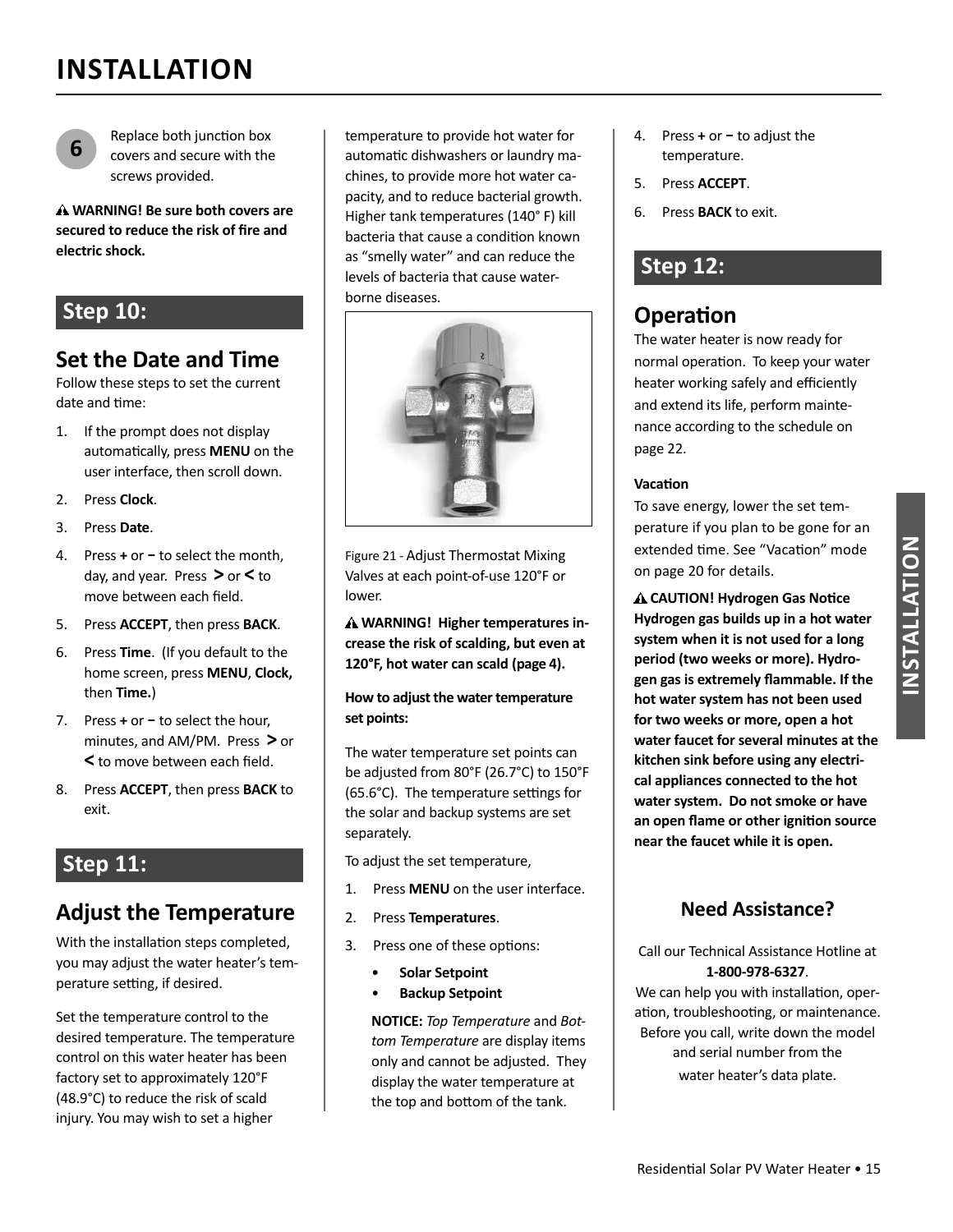### **Error Codes**

#### **WARNING!**

#### **Electric Shock Hazard**

Disconnect power before servicing. Do not remove the plastic guard from over wiring. Do not touch electrical wiring. Failure **to do so can result in death or electrical shock.** 

| <b>DISPLAY SHOWS</b>               | <b>INDICATES</b>                                                                                               | <b>SOLUTION</b>                                                                                                                                                                                                     |
|------------------------------------|----------------------------------------------------------------------------------------------------------------|---------------------------------------------------------------------------------------------------------------------------------------------------------------------------------------------------------------------|
| <b>Backup Element</b><br>Failure   | The backup element has failed.                                                                                 | Replace the backup element.                                                                                                                                                                                         |
| Communication<br>Failure           | There was a communication error<br>between the user interface module<br>(UIM) and the solar control<br>module. | Check the communication cable which runs from the solar<br>control module to the UIM. Next, check the solar control<br>module and UIM themselves. Replace as necessary.                                             |
| <b>Crystal Fault</b>               | The solar control module on top of<br>the water heater has failed.                                             | Replace the solar control module.                                                                                                                                                                                   |
| Dry Fire Detection                 | Dry fire detection fault<br>(low water level in water heater's<br>tank)                                        | 1.) Turn off power to water heater.<br>2.) Open all hot water taps in the home and run water until<br>it flows uninterrupted from all open hot water taps.<br>3.) Turn power to the water heater back on.           |
| <b>ECO Fault</b>                   | Software has determined that the<br>water temperature in the tank is<br>too high.                              | The cause for overheating must be determined.<br>Call Technical Assistance at 1-800-978-6327.                                                                                                                       |
| <b>EEPROM Fault</b>                | The solar control module on top of<br>the water heater has failed.                                             | Replace the solar control module.                                                                                                                                                                                   |
| <b>Inverter Fault</b>              | The water heater has not detected<br>voltage from the solar system's<br>inverter for a period of time.         | Check the solar system's inverter.<br>Replace if necessary.                                                                                                                                                         |
| Lower Sensor Failure               | The lower temperature sensor has<br>failed.                                                                    | Call the technical assistance hotline at 1-800-978-6327.                                                                                                                                                            |
| Lower Solar Element<br>Fail        | The lower solar element has failed.                                                                            | Replace the lower solar element.<br>During failure, the water heater will continue to heat with<br>the upper solar and backup elements. However, you must<br>first turn the water heater's power off, then back on. |
| <b>Upper Sensor Failure</b>        | The upper temperature sensor has<br>failed.                                                                    | Call Technical Assistance at 1-800-978-6327.                                                                                                                                                                        |
| <b>Upper Solar Element</b><br>Fail | The upper solar element has failed.                                                                            | Replace the upper solar element.<br>During failure, the water heater will continue to heat with<br>the lower solar and backup elements. However, you must<br>first turn the water heater's power off, then back on. |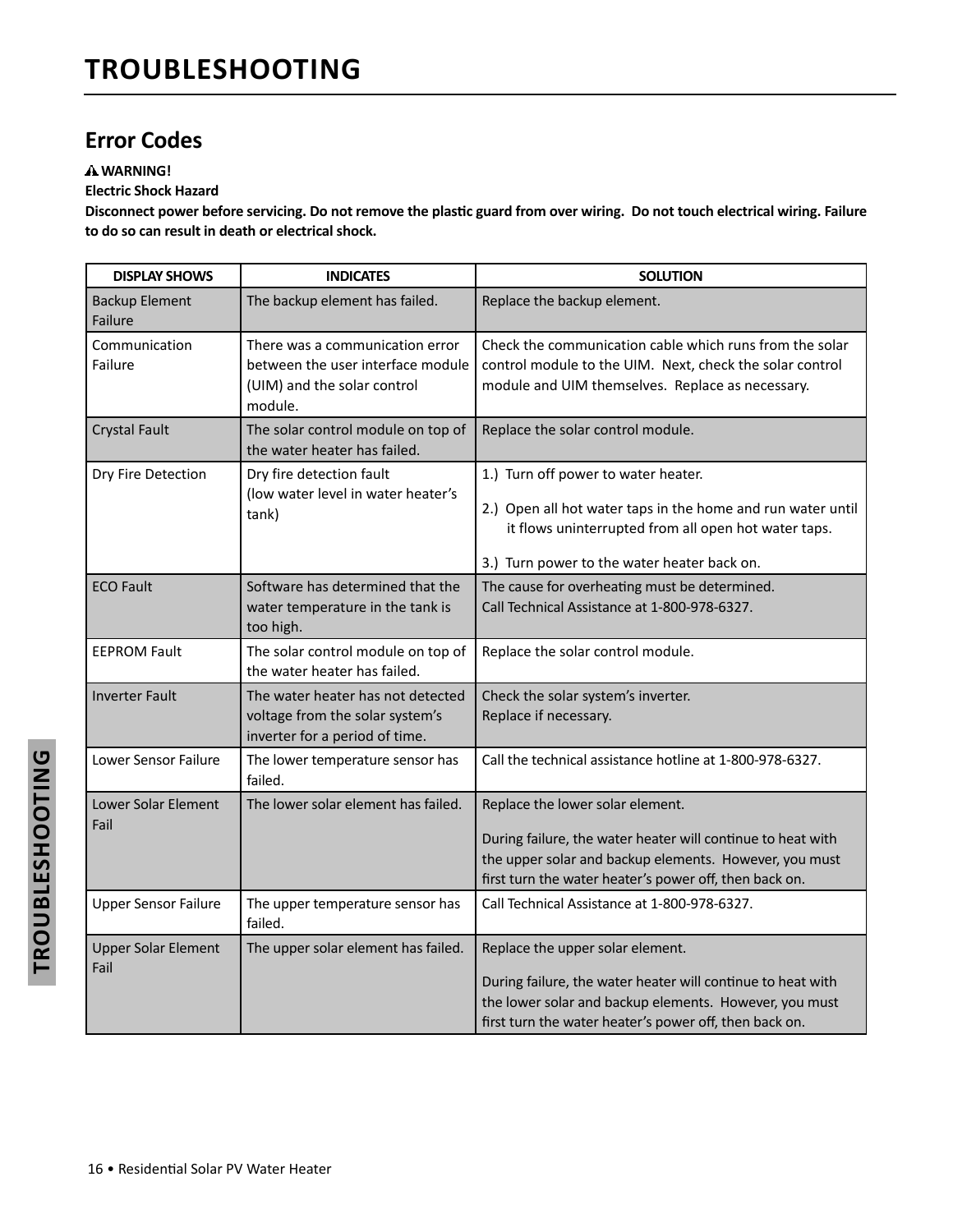## **TROUBLESHOOTING**

**WARNING! Working near an energized circuit can result in severe injury or death from electrical shock.** 

**A WARNING! When you are finished, be sure all covers are secured to re**duce the risk of fire and electric shock.

### **No Hot Water**

The most likely reasons for an electric water heater to produce NO hot water are:

- No electric power—a common problem with new installations
- Tripped Energy Cut Off (red button at upper element)
- The water heater's inlet and outlet connections are reversed (usually only in new installations)
- Broken upper thermistor (or wiring)
- A leak in the hot water side of the plumbing system that exceeds the water heater's heating capacity and makes it appear that the water heater is producing little to no hot water
- In most electric water heaters, a burned out upper element (dry fired). However, your Solar PV water heater is equipped with automatic dry fire protection.

**Follow these steps to diagnose and correct common electrical problems:** 



**Check the power supply to the water heater.** No hot water is often caused by a problem with

the home's electrical wiring or circuit breakers. You'll need a non-contact circuit tester. Follow these guidelines:

- Disconnect the power supply from the solar photovoltaic (PV) system.
- Locate the water heater's electric circuit breaker and turn it off (or remove the circuit's fuses).

**NOTICE: There are two junction boxes. (See Figure 18 on page 14.) Perform these steps on each one. The solar PV system must be powered by sunlight in order to test the solar portion of the system.** 

- Locate the electrical junction boxes on top of the water heater and remove their covers (solar and backup). See Figure 18 on page 14.
- Identify the two power wires for each one. The power wires are blue/ yellow for solar and black/red for backup power. The green or copper wire is the ground wire.



Figure 22 - Use a non-contact circuit tester to check for electrical power.

#### **Follow these steps at both junction boxes:**

- Turn the power back on (or install the fuses) and check the power on both incoming power wires using a non-contact circuit tester. NOTICE: The solar PV system must be active and powered by sunlight.
- Turn the power off and replace the cover on the electrical junction box.

If the water heater is not getting power, contact a qualified person to have your home's wiring or circuit breakers checked.



#### **2 Check/Reset Energy Cut Off (ECO) BuƩ on.**



Figure 23 - Energy Cut Off (ECO) button

The Energy Cut Off (ECO) shuts off power to the water heater's elements if the temperature of the water in the tank gets too hot. If the ECO has tripped, you'll have no hot water. A tripped ECO

can usually be reset, but you should have a qualified person investigate the cause of the overheating and repair the problem. Do not turn the power back on until the cause of the overheating has been identified and repaired.

#### **To check the Energy Cut Off (ECO)**

• Turn off the power to the water heater.

**WARNING! Working near an energized circuit can result in severe injury or death from electrical shock. Check power wires in the electrical junction boxes with a non-contact circuit tester to make sure power is off .** 

- Press the red ECO reset button (see photo above).
- The ECO was tripped if you hear a click when it is reset. In most cases, a tripped ECO indicates that the tank overheated due to a problem with one of the elements or thermistors. Have a qualified person check the upper and lower elements and thermistors and replace if necessary.
- The ECO was not tripped if you didn't hear a click. In that case, the upper thermistor should be checked by a qualified person.
- Replace the insulation and the upper access panel.
- Turn on the power to the water heater.

**WARNING! Be sure all covers are**  secured to reduce the risk of fire and **electric shock.**

### **Insuffi cient Hot Water or Slow Hot Water Recovery**

**WARNING! Because of the increased risk from scalding, if you set the water heater's temperature setpoint higher than 120°F, ThermostaƟ c Mixing Valves at each point-of-use are parƟ cularly important (page 4).** 

If the hot water is simply not warm enough, there are several possible causes: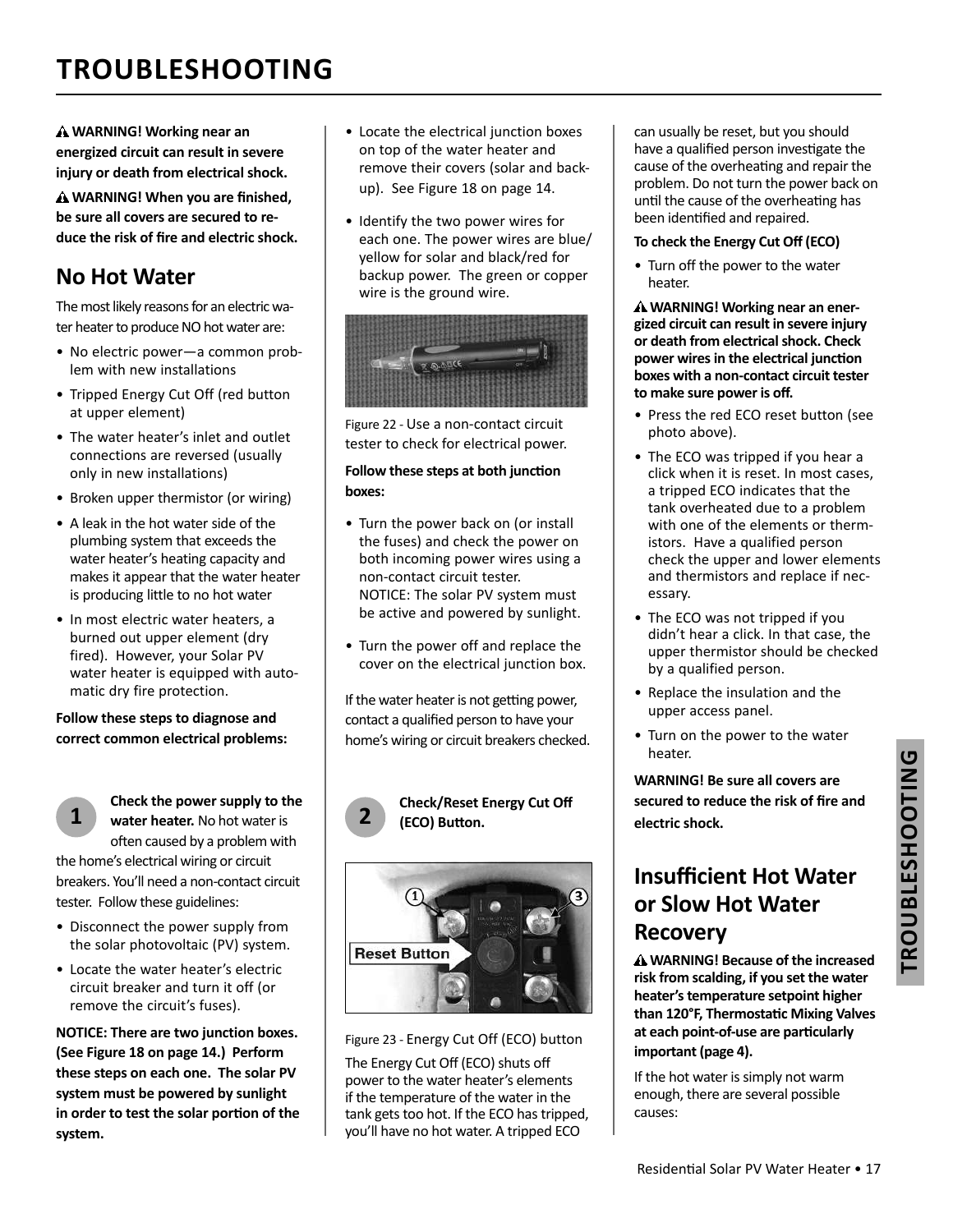## **TROUBLESHOOTING**

- Faulty Thermostatic Mixing Valve in a faucet or shower control (check other faucets in the house for hot water)
- The temperature setpoint is set too low
- Water heater's capacity too small (or usage too high)
- Reversed plumbing connections or melted dip tube (usually found soon after new installation)
- Plumbing leak
- Lower heating element not working (or lower thermistor)
- Backup heating element not working
- Low supply voltage

**Thermostatic Mixing Valves.** If the hot water is simply not warm enough, make sure the faucet you are checking doesn't have a defective Thermostatic Mixing Valve. Many shower controls now have built-in mixing valves. If these devices fail, they can reduce the amount of hot water the shower or faucet delivers even though there is plenty of hot water in the tank. Always check the water temperature at several faucets to make sure the problem is not in a faucet or shower control.

**Temperature setpoint is set too low.** If the water temperature at several faucets is too cool, adjust the temperature setpoint according to the instructions in the Installation section of this manual.

**Undersized water heater.** If your water heater runs out of hot water too quickly, it may be too small for your needs. If the water heater is old, consider replacing it with a larger model. If the water heater is in good condition, you may be able to meet your family's hot water needs with the existing water heater by installing Thermostatic Mixing Valves at each point-of-use and then turning the temperature control to a higher temperature setting.

You can also reduce your home's hot water needs by washing clothes in cold water, installing flow restrictors on shower heads, repairing leaky faucets, and taking other conservation steps.

**Reversed connecƟ ons or melted dip tube.** Check the hot and cold connections and make sure your home's hot water pipe is connected to the hot water outlet on the water heater. Usually, reversed connections are found soon after the installation of a new unit. If copper pipes were soldered while they were attached to the water heater, the dip tube may have melted. The dip tube is a long plastic tube inside the tank attached to the cold water inlet. If the dip tube has melted, it can be replaced by removing the cold water inlet connection, removing the old dip tube and installing a new one.

**Plumbing leak.** Even a small leak in the hot water side of the home's plumbing system can make it appear that the water heater is producing little to no hot water. Locate and repair the leak.

#### Lower heating element not working.

If the lower heating element (or, more rarely, the lower thermistor) is not working, you will have some hot water but not as much as before. Because the lower element does most of the work, the lower element usually wears out before the upper element. Replace the lower element and/or thermistor, if necessary.

#### **Backup heating element not working.**

If the backup heating element is not working, you may have warm water, but it may not seem hot enough. This could happen if the backup element is not working and solar energy is too limited to heat the water quickly enough.

### **Temperature Too High**

If the water temperature is too hot:

- Install or adjust the Thermostatic Mixing Valves for each point-of-use (see manufacturer's instructions), or
- Adjust the temperature setting on the water heater.

A nonfunctioning thermistor or a shorted heating element can cause extremely hot water. If the Temperature and Pressure Relief Valve (T&P Valve) releases large amounts of very hot water, it is likely due to a shorted heating element, or more rarely, a nonfunctioning thermistor. Also less likely, it may be due to a thermistor not fitting snuggly against the tank, or the doors may have been left off, allowing cold air to reach the thermistors. Very high water temperatures can also cause the Energy Cut Off (ECO) to trip (see page 17). Turn power off until this problem is fixed.

### **Low Water Pressure**

Check both the cold and hot water at a sink to determine if the lower pressure is only on the hot water side. If both hot and cold faucets have low pressure, call your local water utility. If the low pressure is only on the hot water side, the primary causes of this are:

- Melted heat traps or dip tube. Soldering copper pipes while they are connected to the water heater can melt the heat traps inside the hot and cold water connections or the dip tube (cold water side). Melted heat traps or a melted dip tube can restrict the flow of hot water. If that's the case, replace the heat traps or dip tube.
- Partially closed supply valve. Open the water heater's supply valve fully.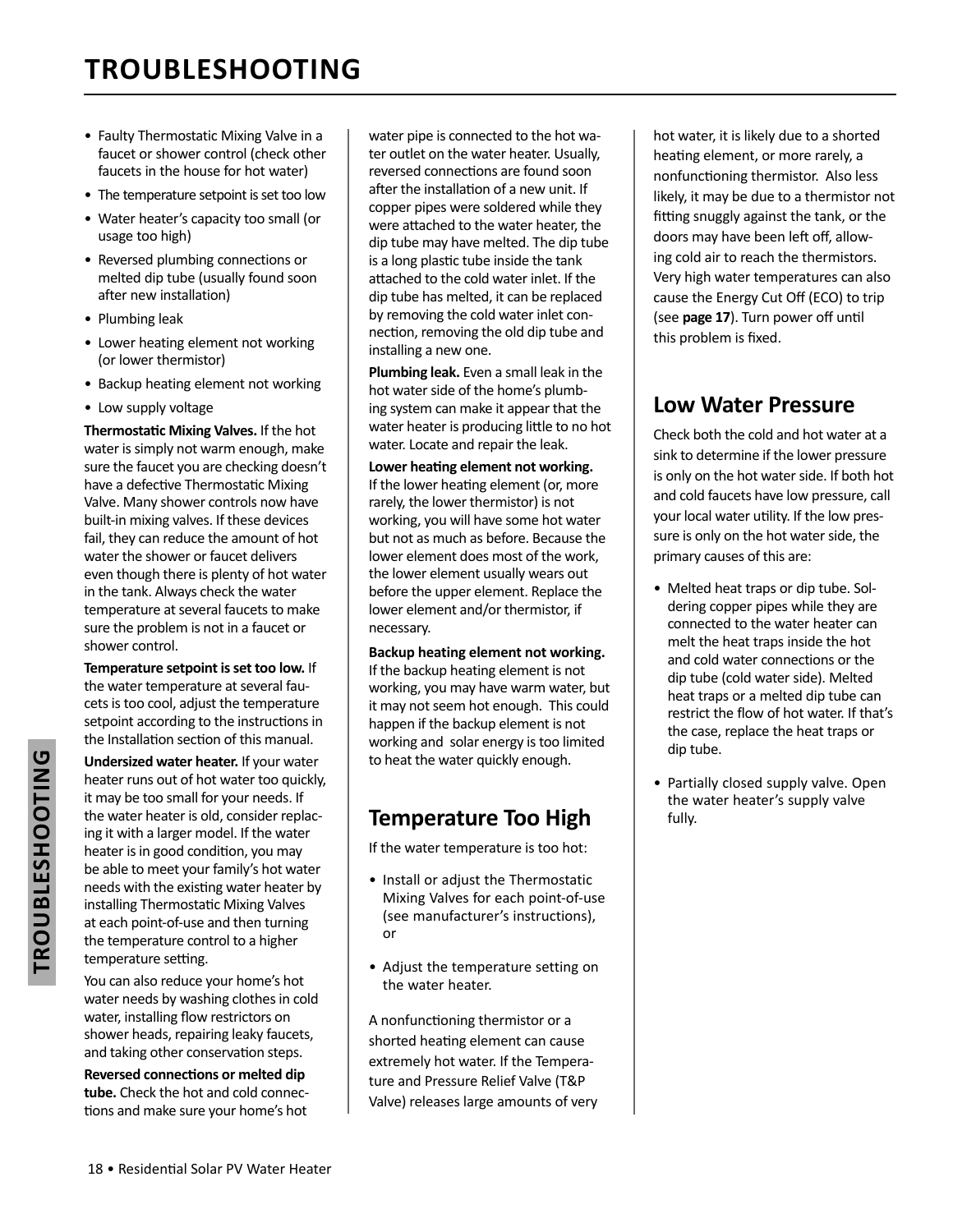### **Drips from T&P Relief Valve Discharge Pipe**

A small amount of water dripping from the Temperature and Pressure (T&P) Relief Valve usually means the home's water pressure is too high or you need a properly sized and pressurized Thermal Expansion Tank. Refer to Step 1 in the Installation section of this manual for more information. A large amount of hot water coming from the T&P discharge pipe may be due to the tank overheating.

**WARNING! Do not cap or plug the T&P relief valve or discharge pipe, and do not operate the water heater without a funcƟ oning T&P Relief Valve - this could cause an explosion.**

**Water pressure too high.** High water pressure can cause the T&P Relief Valve to drip. Install a Pressure Reducing Valve (PRV) on the main cold water supply line. Adjust the PRV to between 50 and 60 psi.

 **Thermal Expansion Tank.** Install a Thermal Expansion Tank. If a Thermal Expansion Tank is already installed and the T&P Relief Valve discharge pipe drips, the Thermal Expansion Tank may be pressurized to the wrong pressure or the internal bladder may be defective. Refer to the instructions that came with the Thermal Expansion Tank for more information.

Debris. In rare cases, debris can stick inside the T&P Relief Valve preventing the valve from seating fully. In that case, the T&P Relief Valve discharge pipe will drip. You may be able to clear debris from the T&P Relief Valve by manually operating the valve, allowing small quantities of water to flush out the debris. See the label on the T&P Relief Valve for instructions. If the water pressure is between 50 and 60 psi, a Thermal Expansion Tank is installed and properly pressurized, and the valve has been cleared of any debris, and it still drips, the valve may be broken—have a qualified person replace the T&P relief valve.

### **Water Odor**

Harmless bacteria normally present in tap water can multiply in water heaters and give off a "rotten egg" smell. Although eliminating the bacteria that causes "smelly water" with a Chlorination system is the only sure treatment, in some cases, the standard anode rod that came with your water heater can be replaced with a special zinc anode rod which may help reduce or eliminate the odor. Contact a qualified person.

**NOTE:** To protect the tank, an anode rod must be installed in the water heater at all times or the warranty is void.

In cases where the "rotten egg" smell is pronounced, you can raise the tank temperature to 140°F in order to reduce bacteria growth in the tank.

 **WARNING! Higher temperatures increase the risk of scalding. If you set the temperature setpoint higher than 120°F, ThermostaƟ c Mixing Valves at each point-of-use are parƟ cularly important (page 4).**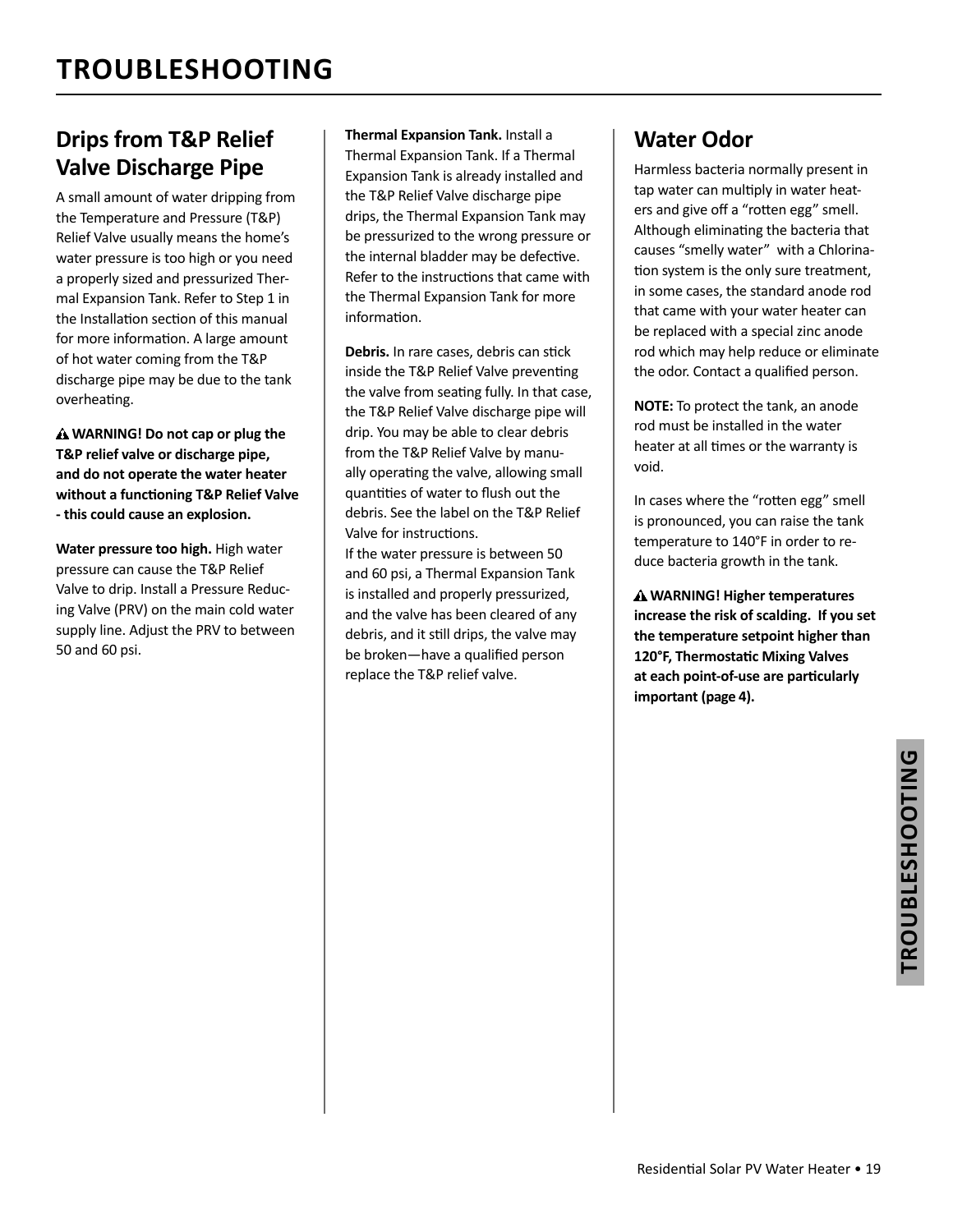### **Home Screen Display**

The home screen on the user interface module (UIM) shows the water heater's current status. See Figure 24 and the table that follows it.



|                         | <b>SunWater Solar Heater</b> |             |
|-------------------------|------------------------------|-------------|
|                         | <b>Operating Setpoint</b>    | $120^\circ$ |
| <b>Energy Conserved</b> |                              | 43kWh       |
| <b>Status: Heating</b>  |                              |             |
| <b>MENU</b>             | <b>OVERRIDE</b>              | LOCK        |

| <b>UIM Home Screen Descriptions.</b><br>See Figure 24. |                                                                                                                                      |
|--------------------------------------------------------|--------------------------------------------------------------------------------------------------------------------------------------|
| Operating<br><b>Setpoint</b>                           | Displays the current<br>temperature setting.                                                                                         |
| <b>Energy</b><br>Conserved                             | Displays how much<br>energy the water<br>heater has saved. See<br>""Energy Conserved"<br>Display Options" later<br>in this section.  |
| <b>Status</b>                                          | Displays the water<br>heater's current<br>status.                                                                                    |
| <b>MENU</b>                                            | Press MENU to open<br>the options list.<br>See "Menu" for a<br>description of each<br>option.                                        |
| <b>OVERRIDE</b>                                        | Allows the user to<br>override an energy<br>saving schedule that<br>is currently running.                                            |
| <b>LOCK</b>                                            | Allows the user to<br>lock the system's<br>controls. To lock<br>or unlock, press<br>and hold LOCK for<br>approximately 5<br>seconds. |

#### **UIM Home Screen Descriptions. See Figure 24.**

|                       | Representation of          |  |
|-----------------------|----------------------------|--|
|                       | water temperature in       |  |
|                       | the tank (low or high).    |  |
|                       | Indicates the status       |  |
|                       | of the solar system.       |  |
|                       | If the sun's rays are      |  |
|                       | moving, the solar sys-     |  |
|                       | tem is heating water.      |  |
|                       | If this icon is displayed, |  |
|                       | water is being heated      |  |
|                       | by the backup system.      |  |
|                       | If this icon is dis-       |  |
|                       | played, the water          |  |
|                       | heater is running on       |  |
|                       | a programmed en-           |  |
|                       | ergy saving schedule.      |  |
|                       | (It's heating with         |  |
|                       | solar energy only).        |  |
|                       | Indicates the ratio        |  |
| of solar vs. electric |                            |  |
|                       | energy usage.              |  |
|                       | Green = solar              |  |
|                       | No color $=$               |  |
|                       | backup element             |  |

### **Menu**

There are 12 options available when you touch MENU on the user interface's home screen. These options are:

- **Temperatures** Use to set the water heater's operating temperature. See "Adjust the Temperature" on page 15.
- **Mode**

Use to change the water heater's operating mode. See "Mode" later in this section.

• **Energy Saving Schedule** Use to set an energy saving schedule. During scheduled times, water is heated with solar power only. See "Setting an Energy Saving Schedule" on page 21.

#### • **Status**

Displays the status of the water heater, elements, and solar power input. *Display only.*

- **Display Seƫ ngs** Use to adjust the UIM display or change the temperature units (°F/°C). It may also be used to edit the "Energy Conserved" display options. See ""Energy Conserved" Display Options" on page 21.
- **InformaƟ on** Displays software versions. *Display only.*
- **Current Fault** Displays the current fault if one has occurred. *Display only.*
- **Fault History** Lists faults in order if any have occurred. *Display only.*
- **Fault Occurrence** Lists the number of occurrences for each fault type. *Display only.*
- **Clock** Use to set the current date and time. See "Set the Date and Time" on page 15.
- **Water Heater Seƫ ngs** *Service use only.* Used to set Time Base Settings and Inverter Fault Time.
- **Restore Defaults** Use to restore factory defaults.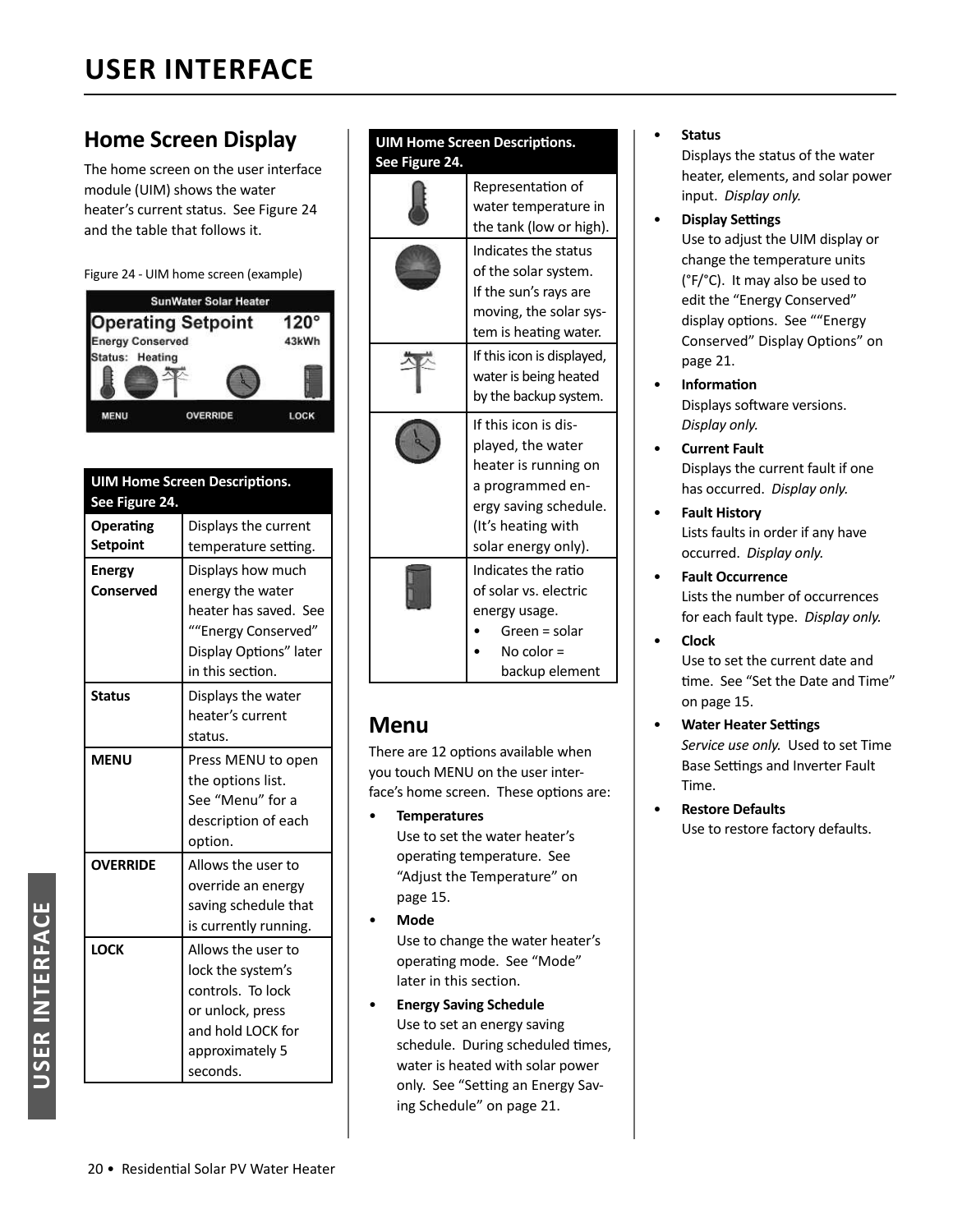### **Mode**

This menu item allows you to choose between four operating modes:

• **VacaƟ on**

Allows the water to heat up to the solar temperature set point. If solar energy is limited, backup power will maintain a water temperature of approximately 45°F (7.2°C). *See the hydrogen gas notice on page 15.*

• **Energy Saving**

Allows the system to run energy saving schedules (solar heating only). You must select this mode in order to run energy saving schedules.

#### • **Convenience**

Allows the system to heat water primarily with solar elements. The backup element works along with the upper solar element as necessary. Faster recovery than Standard mode, but less energy efficient.

• **Standard**.

Allows the system to heat water primarily with solar elements. The backup element works only when solar power is limited.

To change the operating mode,

- 1. Press **MENU** on the user interface.
- 2. Press **Mode**.
- 3. Press **Mode** again (top, left-hand corner).
- **4.** Press **+** or − to scroll through the operating modes. Select your choice by pressing it.
- 5. Press **ACCEPT**, then press **BACK** to exit.

### **Seƫ ng an Energy Saving Schedule**

During an energy saving schedule, water is heated only with solar energy.

#### **NOTICE:**

- The water heater will only run an energy saving schedule when it is set to Energy Saving mode. See "Mode."
- The date and time must be set before you can create an energy saving schedule. See "Set the Date and Time", page 15.
- The backup element will not operate during an energy saving schedule.

Follow these steps to set an energy saving schedule:

- 1. Press **MENU** on the user interface.
- 2. Press **Energy Saving Schedule**.
- 3. Select a day from the list (Monday through Sunday) by touching it.

NOTICE: Each day allows up to five schedules. These schedules are called "Durations" on the screen

- 4. Select an unused "Duration" in the list by touching it.
- 5. Press **+** or to set the start hour. Press > when you are finished.
- 6. Press **+** or to set the start minutes. Press > when you are finished.
- 7. Press **+** or − to set AM or PM. Press > when you are finished.
- 8. Repeat to set the end time.
- 9. Press **ACCEPT**, then press **BACK** to exit.

### *"***Energy Conserved" Display Options**

The user interface displays the amount of energy saved through the use of solar power. (See "Energy Conserved" in Figure 24, page 20.)

To change the "Energy Conserved" option on the home screen,

- 1. Press **MENU** on the user interface.
- 2. Press **Display Settings**.
- 3. Press **Energy Conserved**.
- **4.** Press **+** or − to scroll through each option:
	- **MLS** (miles driven)
	- **TRS** (number of trees saved)
	- **TNS** (tons of CO<sub>2</sub> prevented)
	- **KWH** (kilowatts saved)
- 5. Stop on your selection.
- 6. Press **ACCEPT**.
- 7. Press **BACK** to exit.

Your selection will now appear on the home screen.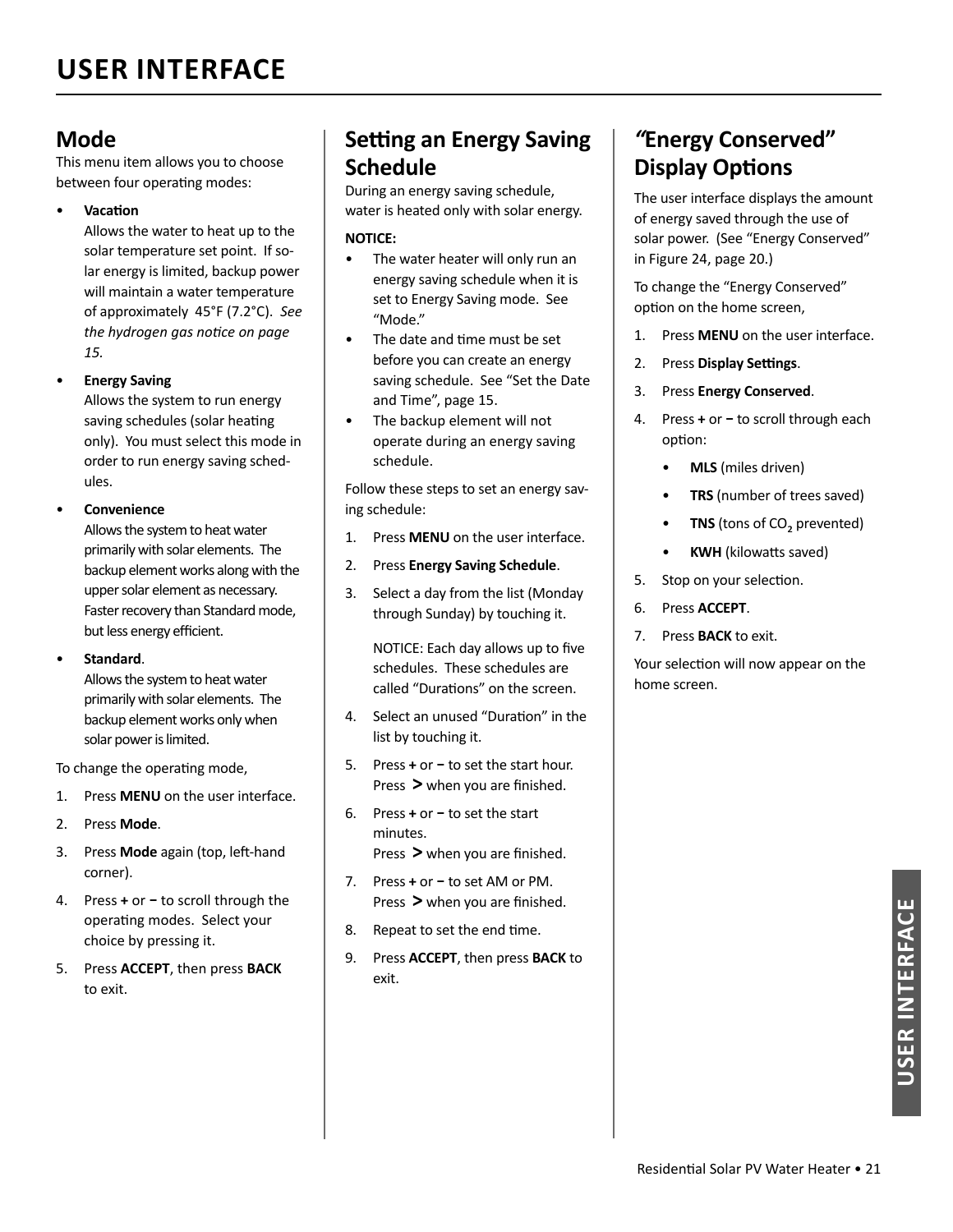### **Routine Maintenance**

Routine maintenance will help your water heater last longer and work better. If you can't perform these routine maintenance tasks yourself, contact a qualified person.

#### **Water Heater Maintenance**

After the first six months, drain and flush the water heater and inspect the anode rod. Depending on the hardness of your water, repeat this process at least annually, or more frequently if needed. From time to time, you may need to replace a heating element or a thermistor. All three maintenance tasks are described below.

#### **Draining and Flushing the Water Heater**

Tap water contains minerals that can form lime deposits on heating elements or sediment in the bottom of the tank. The amount of lime deposits or sediment depends on the hardness of your tap water. The rate at which sediment builds up depends on water quality and hardness in your area, the temperature settings, and other variables. We recommend draining and flushing the water heater after the first six months of operation to determine the amount of sediment build up. Draining sediment extends the life of the tank, heating elements, and drain valves.

- In areas with very hard water, remove and check the heating elements whenever you drain the tank. If you have heavy lime deposits on heating elements, you will need to replace them more often.
- Sediment may form large masses that can prevent the tank from draining. Have a qualified person use a de-liming agent suitable for potable water to remove the sediment buildup.
- In most cases, it is easier and

cheaper to replace lime-encrusted elements than trying to remove heavy lime deposits.

#### **To drain and flush the tank:**



#### Figure 25 - Circuit Breaker



Figure 26 - Water Faucet

#### **WARNING! Be sure the water runs cool before draining the tank to reduce the risk of scalding.**

**3** Connect a garden hose to the drain valve and place the other end of the hose in a drain, outside, or in buckets.



**5** Open the drain valve on the water heater.



Figure 27 - Drain Valve

**6** Open a hot water faucet to help the water in the tank drain faster. **NOTICE:** DO NOT turn electrical power back on unless

the tank is completely full of water.



**7** Remove and inspect the anode rod (see Repair Parts Illustration on back cover for location

of the anode rod). Replace the anode rod if it is depleted. Turn power off. Run hot water until it's cool. Turn cold water supply valve off. Open a hot water faucet to depressurize tank. Locate and remove the black plastic cover marked "Anode" Use a "key hole" saw or similar tool to remove the foam insulation covering the anode rod. Once the anode rod is exposed, use a 1 1/16" socket wrench with an extension to remove it. Inspect the anode rod and replace if depleted. Apply thread sealant tape or pipe joint compound and reinstall the anode rod tightly. It is not necessary to replace the foam removed to access the anode. Turn cold water supply valve on. When hot water runs full, close hot water faucet. Check for leaks and repair if necessary. Turn power on.



Figure 28 - Anode Rods from new (top) to partially depleted (middle) to fully depleted stage (bottom)

Anode Rod. The anode rod is a sacrificial metal rod that helps reduce corrosion and premature failure (leaks) in the tank. The anode rod is a consumable item. Inspect the anode rod after the first six months of operation when you drain and flush the tank. Replace the anode rod if it is substantially worn out or depleted. Thereafter, inspect the anode rod annually or more frequently if needed. If you use a water softener, your anode rod will deplete faster than normal. Inspect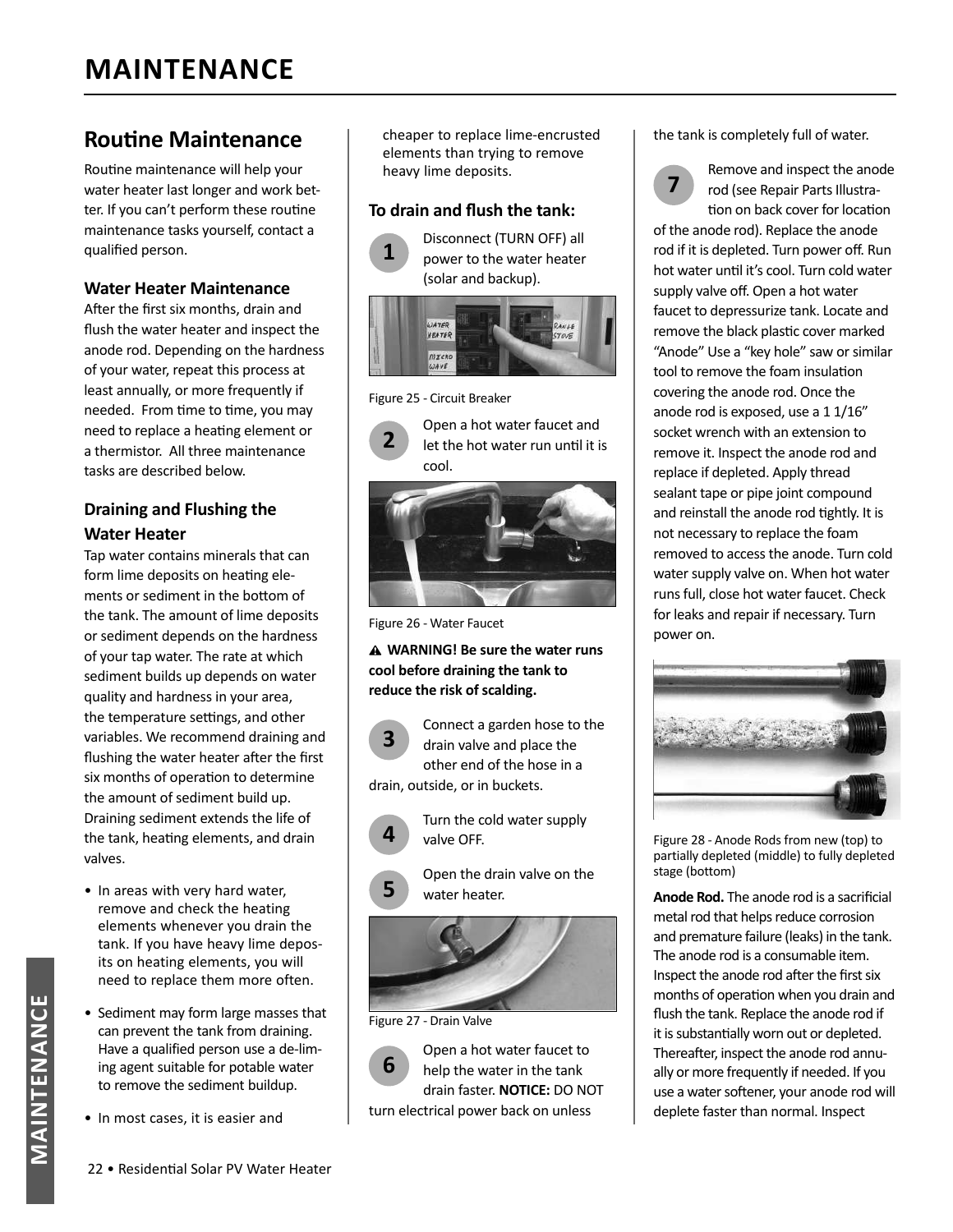## **MAINTENANCE**

the anode rod more frequently, replacing the anode rod as needed. Obtain new anode rods from your local plumbing supplier or have a qualified person replace it. (Anode rods are a consumable item and are not covered under warranty).



**NOTICE:** Do not turn power back on until the tank is completely full of water. For complete instructions on filling the tank, follow "Verify connections and completely fill tank" on page 13.

**9**

Refill the tank by opening the cold water supply valve. Make sure a hot water faucet is

open and the drain valve is closed. Allow the hot water to run full for at least three minutes to make sure the tank has all the air removed and is completely full of water. Failure to perform this step can cause the upper heating element to burn out. Once you are certain the tank is completely full of water, close the hot water faucet.



Restore power to the water heater. It may take several hours for the tank to heat up.

#### **Replacing the Heating Element**

 **WARNING! Working on an energized circuit can result in severe injury or death from electrical shock. Turn power off . Check wires with a non-contact circuit tester to make sure power is off.** When you are finished, be sure **all covers are secured to reduce the**  risk of fire and electric shock.

If you are not comfortable replacing a heating element yourself, have this work done by a qualified person. To replace the heating element, you'll need

the following tools and supplies:



#### Figure 29 - Non-Contact Circuit Tester

• Always turn power OFF and check the power wires with a non-contact circuit tester before working on the water heater.



Figure 30 - Heating Element (with gasket)

• Check your water heater's data plate for the correct wattage and voltage. Heating elements are available through your local plumbing supplier.



Figure 31 - Element Wrench

- Some regular sockets (1-1/2 inch) may work, but regular sockets are often beveled and may slip. Inexpensive element wrenches are available at your local plumbing supplier.
- Garden hose to drain the tank
- Hand dish washing soap to lubricate the gasket
- A clean cloth to clean the threaded opening
- A flat blade and a Phillips screwdriver

#### **Steps for Replacing a Heating Element:**

**1** Turn the power OFF at the circuit<br>**1** breaker or remove fuses breaker or remove fuses. **NOTICE:** There are two junction

boxes. (See Figure 18, page 14.) For safety reasons, turn off power for both the solar and backup systems.



Figure 32 - Circuit Breaker



**2** Open **both** electrical junction<br> **2** boxes on top of the water heater. Using a non-contact

circuit tester, check the power wires in **each** box to make certain the power is OFF. (Be sure to replace the covers when you are finished.)



Figure 33 - Non-Contact Circuit Tester



**3** Open a hot water faucet and let the hot water run until it is cool.



Figure 34 - Water Faucet

 **WARNING! Be sure the water runs cool before draining the tank to reduce the risk of scalding.**

**4**

Connect a garden hose to the drain valve and place the other end of the hose in a drain or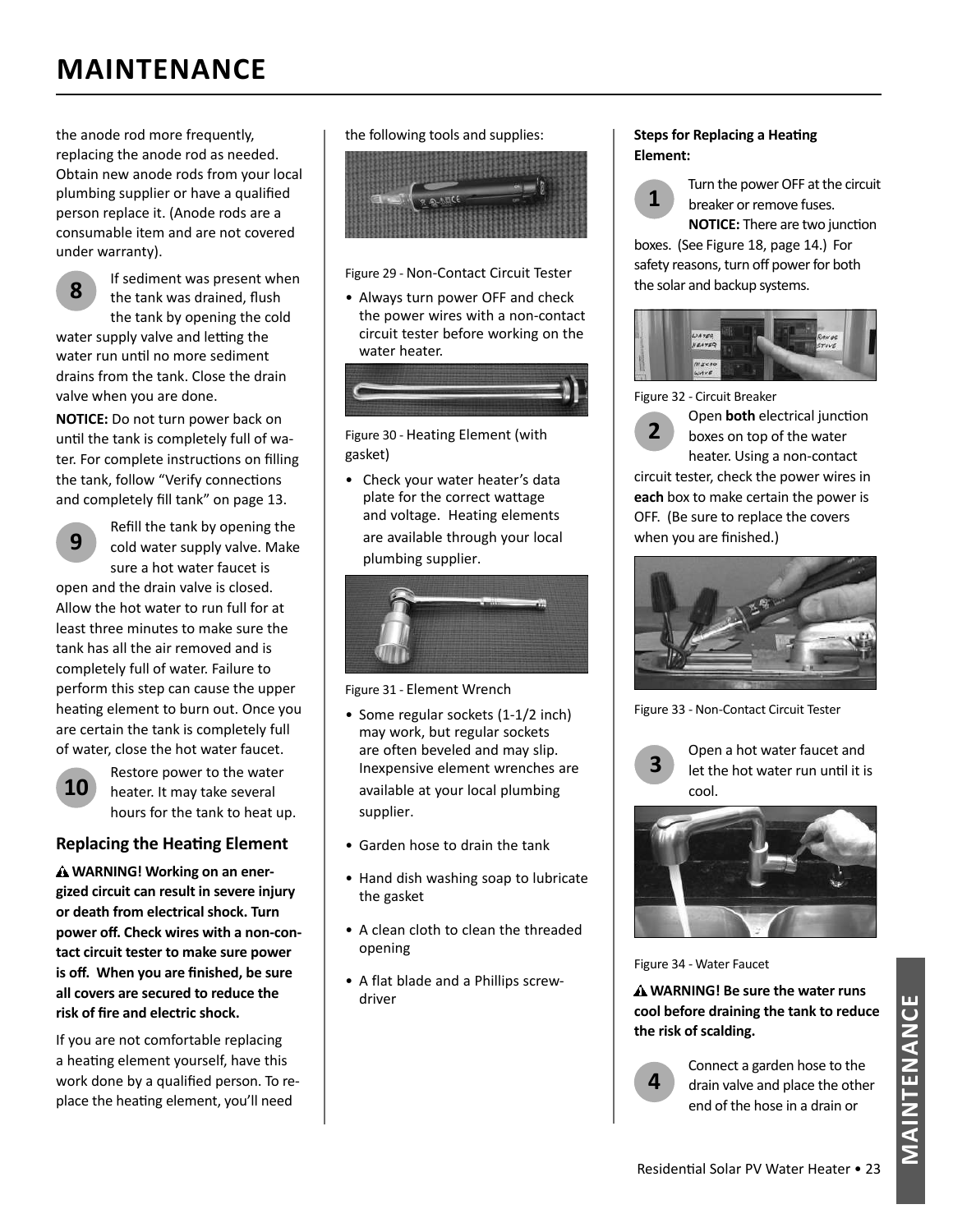## **MAINTENANCE**

outside (or use buckets). Turn OFF the cold water valve that supplies the water heater. Open the drain valve on the water heater. Opening a hot water faucet will help the tank drain faster.



**5** Remove the access panel on the water heater, and then fold back the insulation and

remove the plastic element cover.



Figure 35 - Access Panel

**6** With the tank drained and power off, remove the power wires from the element you intend to replace.



**8**

Remove the bad element using an element wrench.

Make sure the new element is the correct replacement by referring to the water heater's

data plate for voltage and wattage information.



**9** Clean the threads in the tank opening with a rag. Insert the new element equipped with a

rubber gasket. NOTE: Use a drop of hand dish washing liquid to lubricate the gasket to help avoid damaging the gasket as it is being tightened. Tighten with an element wrench.

**NOTICE:** Do not turn power back on until the tank is completely full of water. For complete instructions on filling the tank, follow Step 8 in the Installation section.



**10** Refill the tank by opening the cold water supply valve. Make sure a hot water faucet is

open and the drain valve is closed. Allow the hot water to run full for at least three minutes to make sure the tank has all the air removed and is completely full of water. Failure to perform this step can cause the upper heating element to burn out. Once you are certain the tank is completely full of water, close the hot water faucet.



Figure 36 - Drain Valve

**11** Check the newly installed<br>
element for leaks. If a leak is present, tighten the element until the leak stops. If you cannot stop the leak, drain the tank and remove the element. Inspect the gasket for damage. If the gasket is damaged, replace the gasket and re-install the element.

**12**

Once the element is successfully installed and there are no leaks, replace the power wires, element cover, insulation, and

access panel. Make sure all wire connections are tight. Replace both electrical junction box covers.



**13** Restore power to the water<br> **13** heater (solar and backup). It may take two hours for the tank to heat up.

#### **T&P Relief Valve Maintenance**

Read and follow the operating and annual maintenance instructions provided by the manufacturer of the T&P Relief Valve (yellow label attached to T&P Relief Valve). Minerals in the water can form deposits that cause the valve to stick or create blocked passages, making the T&P Relief Valve inoperative. Follow these guidelines:

• At least annually, operate the T&P Relief Valve manually to ensure the waterways are clear and the valve mechanism moves freely (above). Before operating the valve manually, check that it will discharge in a place for secure disposal. If water does not flow freely from the end of the discharge pipe, turn OFF the power to the water heater. Call a qualified person to determine the cause.

**WARNING! Hot water will be released.** Before operating the T&P **relief valve manually, check that it will discharge in a safe place. If water**  does not flow freely from the end of **the discharge pipe, turn the power to**  the water heater OFF. Call a qualified **person to determine the cause.**



Figure 37 - T&P Relief Valve

- At least every five years, have a qualified person inspect the T&P Relief Valve and discharge pipe. Damage caused by corrosive water conditions, mineral deposits, or other problems can only be determined when a qualified person removes and inspects the valve and its components.
- Note that a dripping T&P Relief Valve is usually caused by the home's water pressure being too high or the lack of a Thermal Expansion Tank. If your T&P Relief Valve drips, see page 19.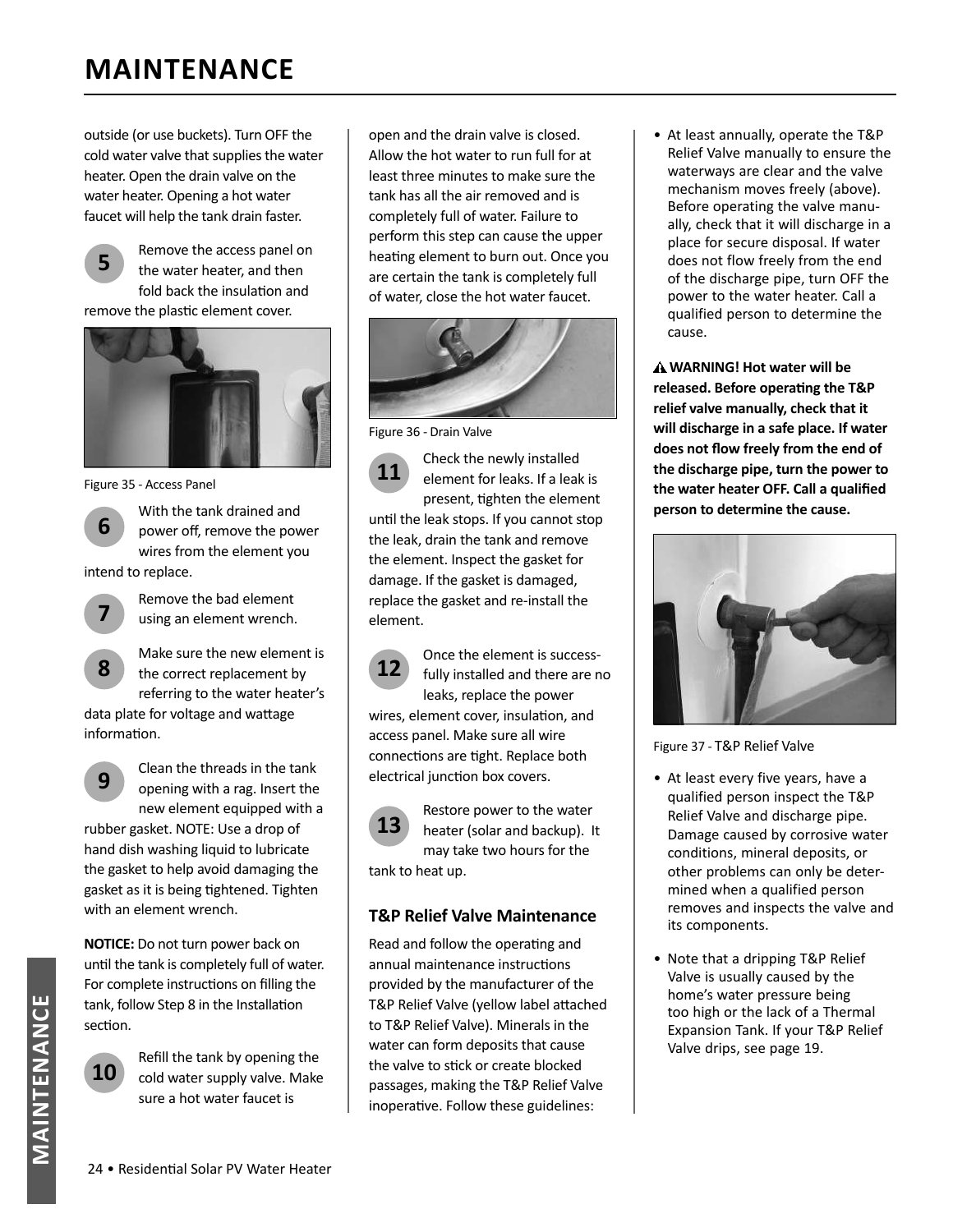

DIAGRAMS **DIAGRAMS**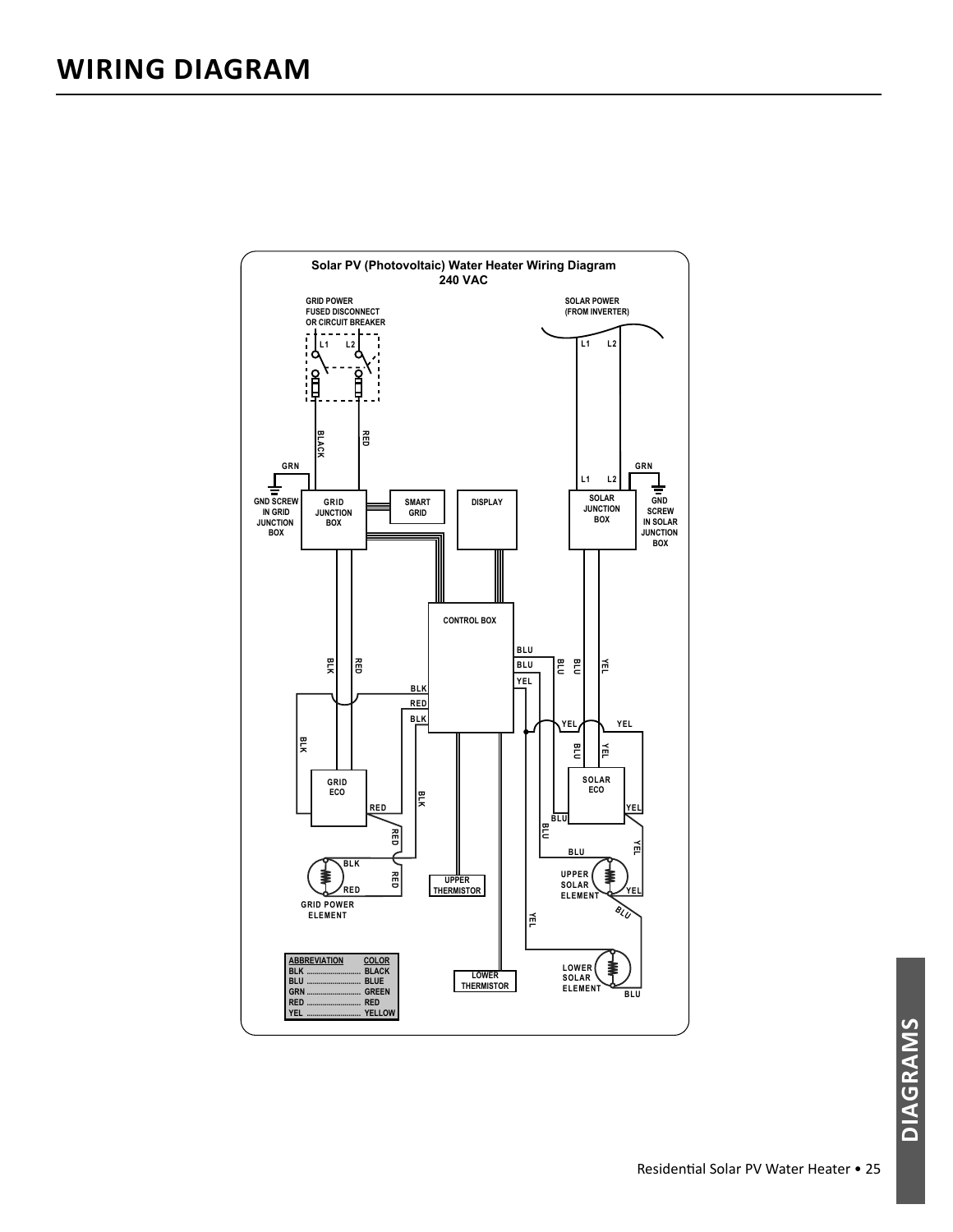## **NOTES**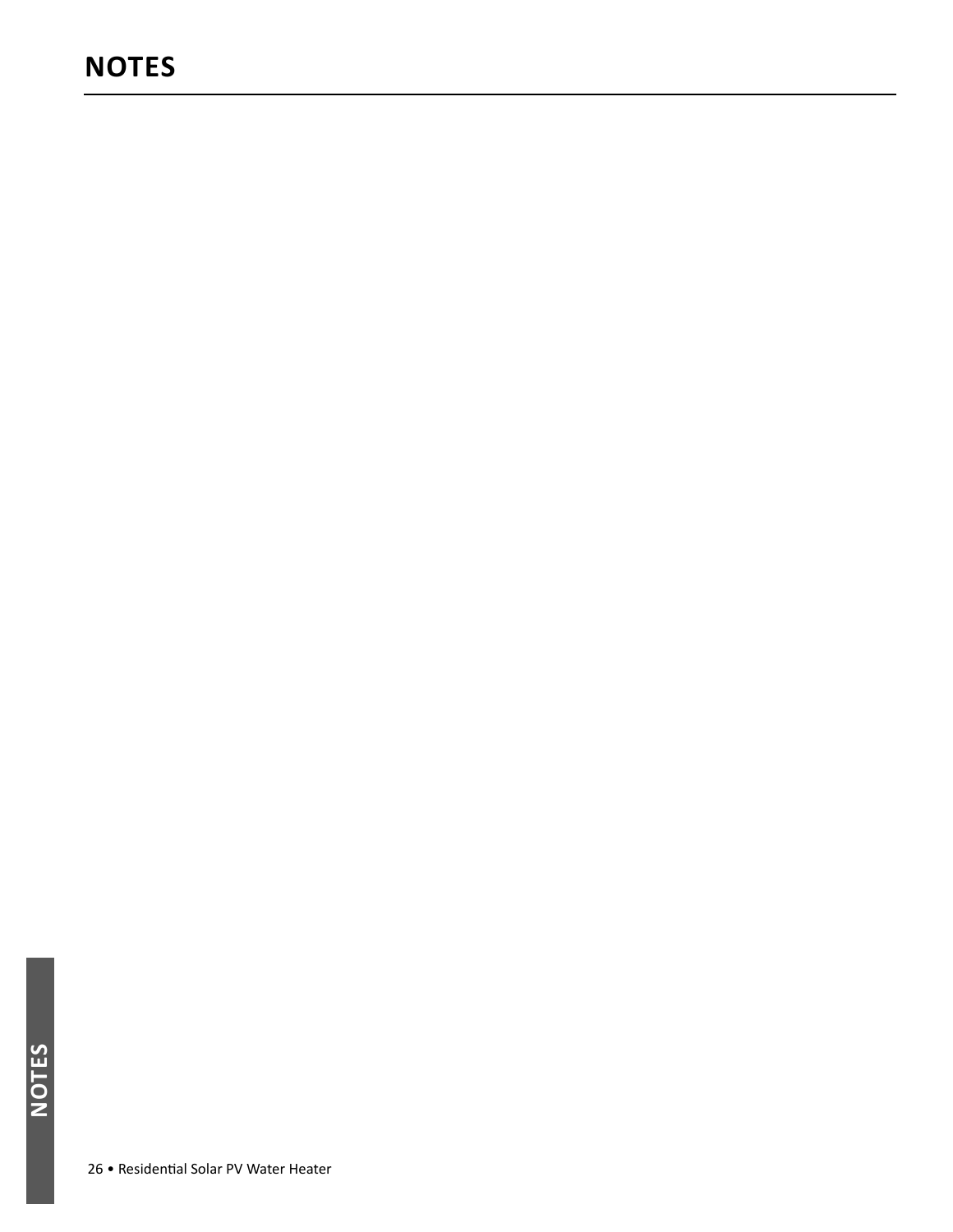## **REPAIR PARTS**

| Key No. | <b>Part Description</b>                 |
|---------|-----------------------------------------|
| 1       | SOLAR CONTROL MODULE                    |
| 2       | DISPLAY/USER INTERFACE                  |
| 3       | TEMPERATURE/PRESSURE RELIEF VALVE (T&P) |
| 4       | ECO (ENERGY CUT OFF)                    |
| 5       | <b>BRACKET</b>                          |
| 6       | <b>ELEMENT GASKET</b>                   |
| 7a      | ELEMENT (SOLAR)                         |
| 7b      | <b>ELEMENT (BACKUP)</b>                 |
| 8a      | <b>TERMINAL COVER</b>                   |
| 8b      | <b>ELEMENT CAP</b>                      |
| 9       | <b>OUTER DOOR</b>                       |
| 10      | <b>DRAIN VALVE</b>                      |
| 11      | <b>ANODE</b>                            |
| 12      | <b>DIP TUBE</b>                         |
| 13      | <b>SHROUD</b>                           |
| 14      | DRAIN PAN w/SIDE DRAIN                  |

 Repair parts may be ordered through your plumber, local distributor, your local plumbing supplier, or by calling **1-800-978-6327**. When ordering repair parts always give the following information:

- 1. Model and serial number.
- 2. Item number and part description.

\* If Applicable

\*\* Not Illustrated



**REPAIR PARTS**REPAIR PAR